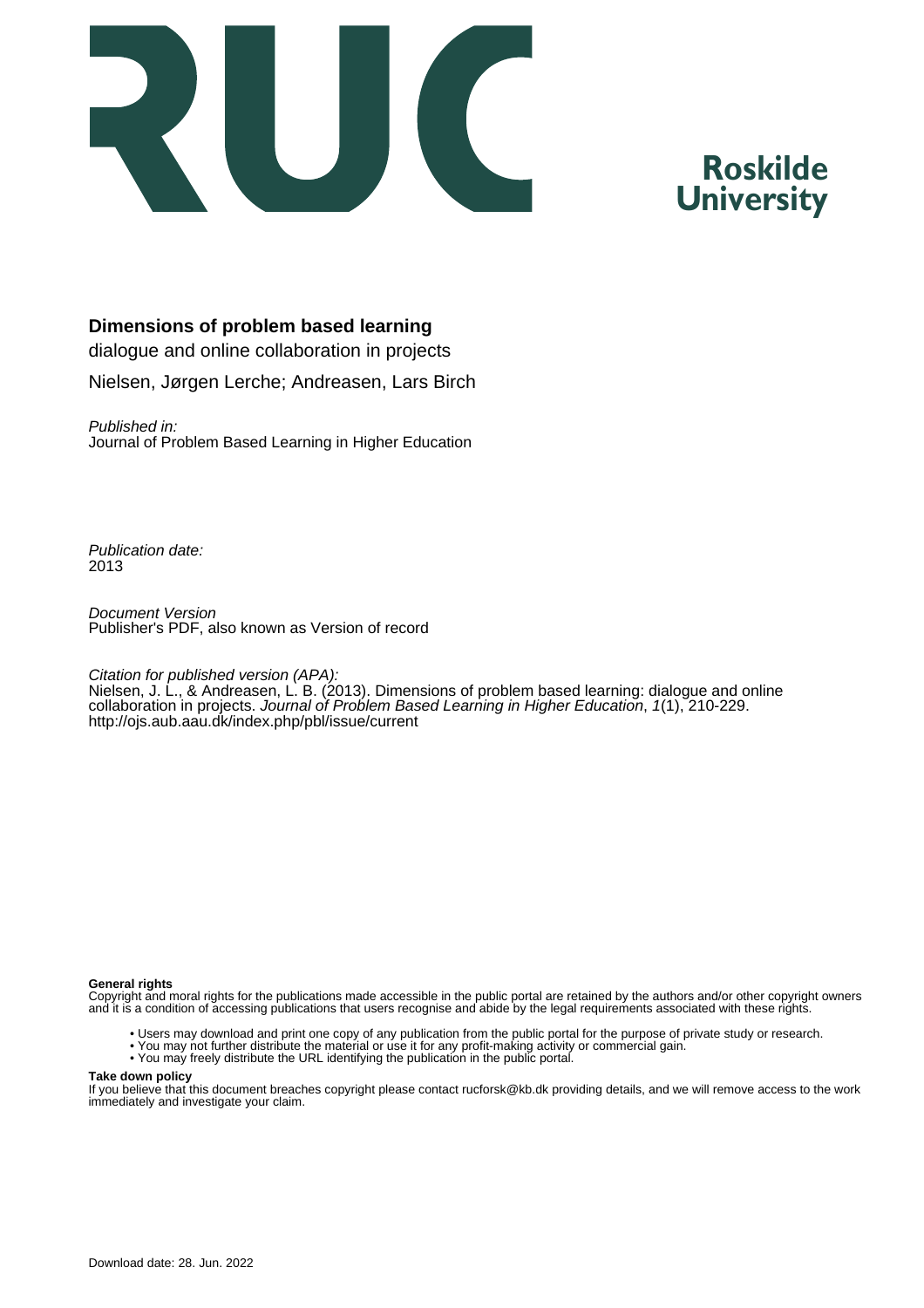

 $\frac{1}{2}$ 

# **Dimensions of problem based learning – dialogue and online collaboration in projects**

*Lars Birch Andreasen, Jørgen Lerche Nielsen \**

# **ABSTRACT**

*The article contributes to the discussions on problem based learning and project work, building on and reflecting the experiences of the authors. Four perspectives are emphasized as central to a contemporary approach to problem- and projectbased learning: the exploration of problems, projects as a method, online collaboration, and the dialogic aspect of students' project work. A specific focus is on how the problem- and project-based learning approach developed in Denmark historically and theoretically, and how it unfolds today discussed through a case of the Danish Master programme in ICT and Learning (MIL), focusing on changes in the roles of teachers as supervisors, and the involvement of students in course and project activities.*

**Keywords**: Project work; Problem based learning; Dialogue; Online learning; Group collaboration; Teacher roles

# **INTRODUCTION - APPROACH TO PROBLEM BASED LEARNING**

In this article our aim is to contribute to the approach of problem- and project-based learning in a present context and identify perspectives that are relevant to further development. As an alternative to more curriculum-oriented teaching approaches, problem- and project-based learning have developed over the last decades into an institutionalised approach (Barron et al., 1998; Kolmos et al., 2004; Olesen & Jensen, 1999). We will reflect on the history and theoretical roots of the problem- and project-based learning approach, particularly as it has developed at the Danish 'reform universities' of Roskilde and Aalborg, and we will point out

<sup>\*</sup> Lars Birch Andreasen, Aalborg University, A. C. Meyers Vænge 15, 2450 Copenhagen SV, Denmark. Email: lba@learning.aau.dk Jørgen Lerche Nielsen, Roskilde University, Universitetsvej 1, 4000 Roskilde, Denmark. Email: jln@ruc.dk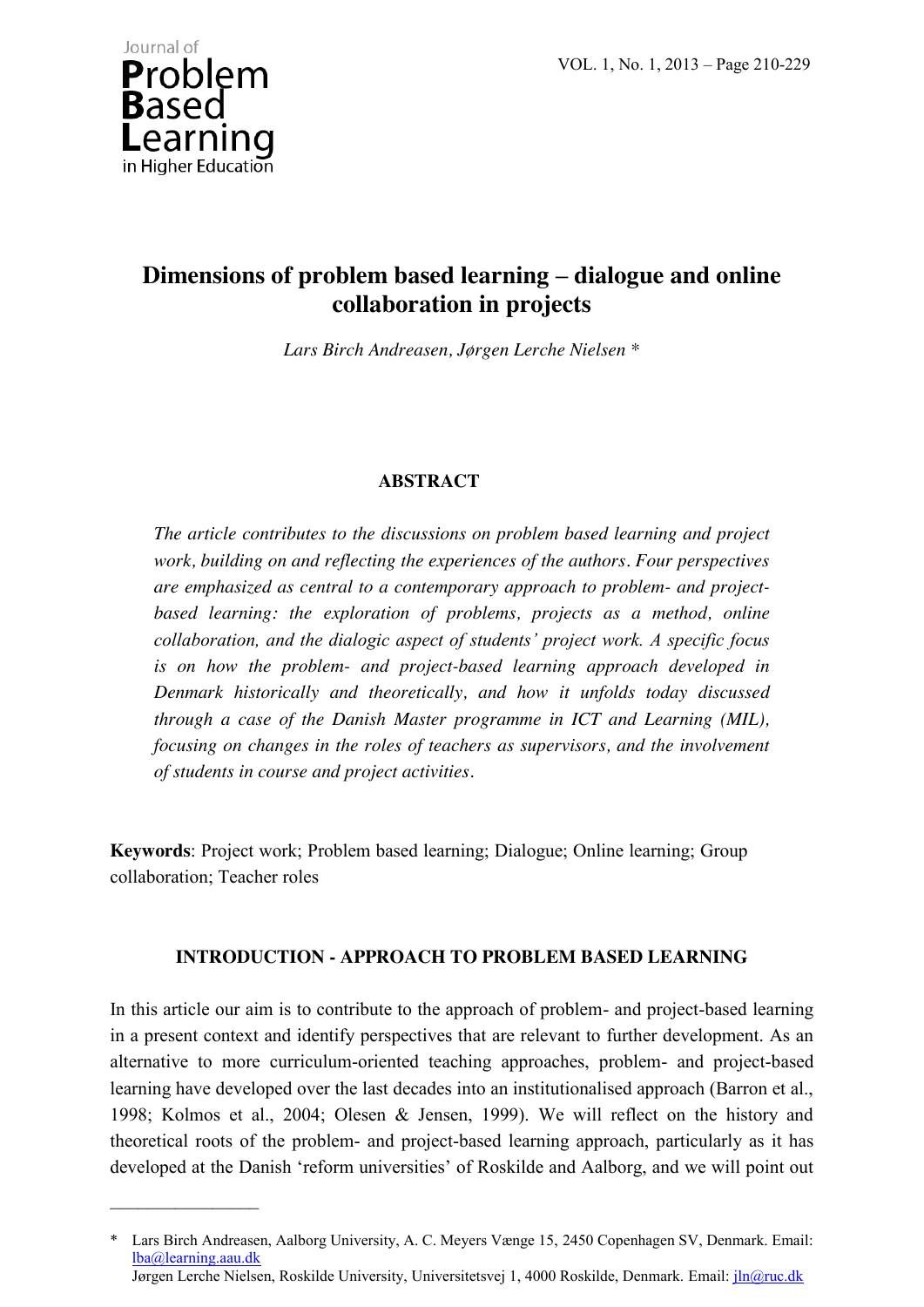four perspectives that seems central to the approach today. The first of these perspectives focuses on what is understood in the notion of *problem*, building on the tradition of 'problem based learning', PBL, and its development. The second perspective deals with the notion of *project* work and what constitutes the concept of 'project'; in this perspective we are building on insights from Kilpatrick, one of the first to reflect project work theoretically (Kilpatrick, 1918). The third perspective of our approach focus on collaborative *online* learning activities, as new technologies open up possibilities for student interaction across time and space; here we build on traditions of computer-supported collaborative learning, CSCL, and networked learning (Koschmann, 1996; Stahl et al., 2006). As the fourth perspective we emphasize a *dialogic* approach to communication and learning as central to working with problems and projects (Wegerif, 2013). The four perspectives outlined here does not necessarily constitute a fixed or final approach, but can be seen as our suggestion for current problem- and projectbased learning in higher education. Hence, the combination of these crossing perspectives may develop, and new perspectives might be integrated over time.

### **THE FIRST PERSPECTIVE: EXPLORING PROBLEMS**

The first perspective to emphasize as part of our approach deals with problems: exploring and working with problems as a didactic method. The tradition of problem based learning (PBL) dates back to the late 1960s and the beginning of the 1970s, where it developed especially at the universities of McMaster University, Canada; Maastricht and Twente, The Netherlands; Salford, UK; Tromsø, Norway; and Linköping, Sweden (de Graaff & Kolmos, 2003; Andreasen & Nielsen, 2013). At the time, PBL offered a new perspective to the existing teaching practice, a perspective where students gained their own experiences through working with practical cases, often based in real-life, instead of listening to teachers lecturing.

Barrett and Moore describes the PBL method by stating that "a key characteristic of PBL is that problems are presented to students at the start of the learning process rather than after a range of curriculum inputs. The PBL problem can be a scenario, a case, a challenge, a visual prompt, a dilemma, a design brief, a puzzling phenomenon or some other trigger to mobilise learning." (Barrett & Moore, 2011, p. 4). Still, in the original PBL tradition it is the responsibility of the teacher to present the problems to be dealt with and to demonstrate how students can relate curriculum and theories to praxis in a constructive way. Barrett and Moore thus explains: "It is important for us, as PBL practitioners, to continually find new ideas for selecting and designing relevant, motivating, challenging, interesting, multi-faceted and upto-date problems for our students" (Barrett & Moore, 2011, p. 5).

Even though the teacher in this approach often selects a range of topics and problem areas that students may work with, it is also important for students to have wide opportunities to make critical choices and decisions. "The more decisions the students are able to make, the greater their motivation. Even though there are specific learning objectives, the students must have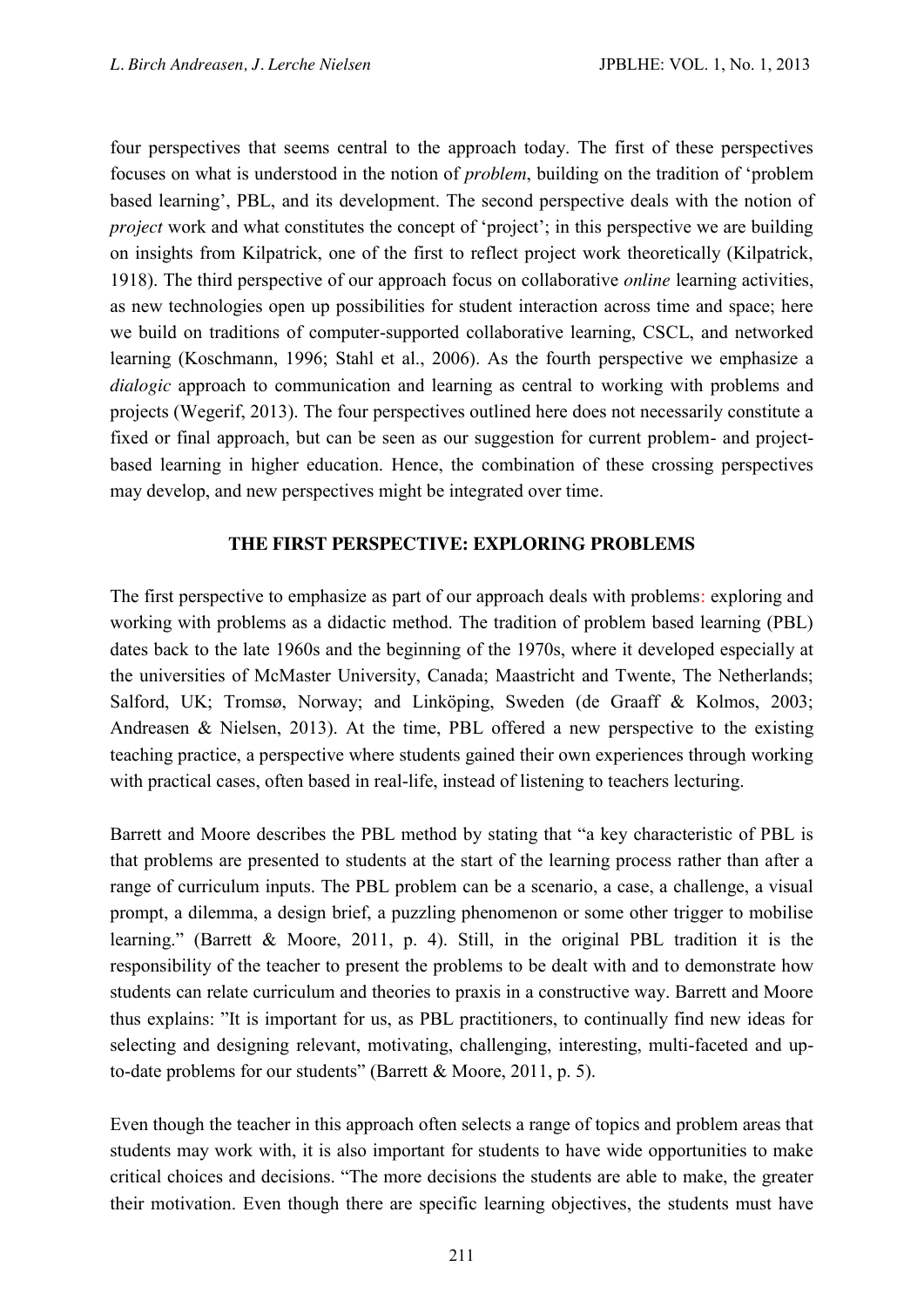enough freedom to get maximum enjoyment from the work. This is a very central didactic consideration" (de Graaff & Kolmos, 2003, p. 660).

The relation between students' problem-based activity and their experiences from their working life - and generally from the world outside university - is valuable, not only for the students' motivation, but also for their development of relevant competences, as pointed out by Barrett and Moore: "Employers regularly highlight the importance of key skills, which include: communications, teamwork, information literacy, critical and creative thinking, and problem solving, together with self-awareness, self-assessment, ethical behaviour, reflection, and responsibility for continuous development." (Barrett & Moore, 2011, p. 7).

# **THE SECOND PERSPECTIVE: PROJECTS AS METHOD**

Working with problems and working with projects often have many common traits. However, where a problem based approach will often have in focus working with practice-related cases, a project-based approach will often have in focus the students' own responsibility for developing and directing their work.

The idea of using project work as a method for teaching and learning is generally attributed to the American Professor of education William Kilpatrick (see eg. Postholm, 2003, p. 39; de Graaff & Kolmos, 2003, p. 659). Kilpatrick was originally a student of educational philosopher John Dewey. In an often-referred article (Kilpatrick, 1918), he discussed the new concept of working with 'projects', which was becoming more widely used in educational contexts. What did this concept offer to the understanding of education? According to Kilpatrick, a 'project' should be defined and understood as a "wholehearted purposeful activity proceeding in a social environment" (Kilpatrick, 1918, p. 320). From this definition we can identify four characteristics of projects: To Kilpatrick, a project entails a concrete *practice* ('activity') which has a *goal* (is 'purposeful') and in which participant(s) are engaged or feel *motivated* (are 'wholehearted'), and furthermore this practice takes place in a *context*  or social setting ('social environment').

To Kilpatrick, the process of 'being engaged in purposeful acts' offered an alternative approach to the education of children. Kilpatrick was critical of the established instructional practice, which he described as often consisting of "an unending round of set tasks" (Kilpatrick, 1918, p. 328) of abstract nature with only little relevance for students´ life experiences. Instead of this practice, the students would by working with 'purposeful acts' be able to find relevant meaning and thus be motivated in their learning activities. Thus, Kilpatrick's purpose was through motivation to create ownership of the specific project and engage the student in taking responsibility for the learning process.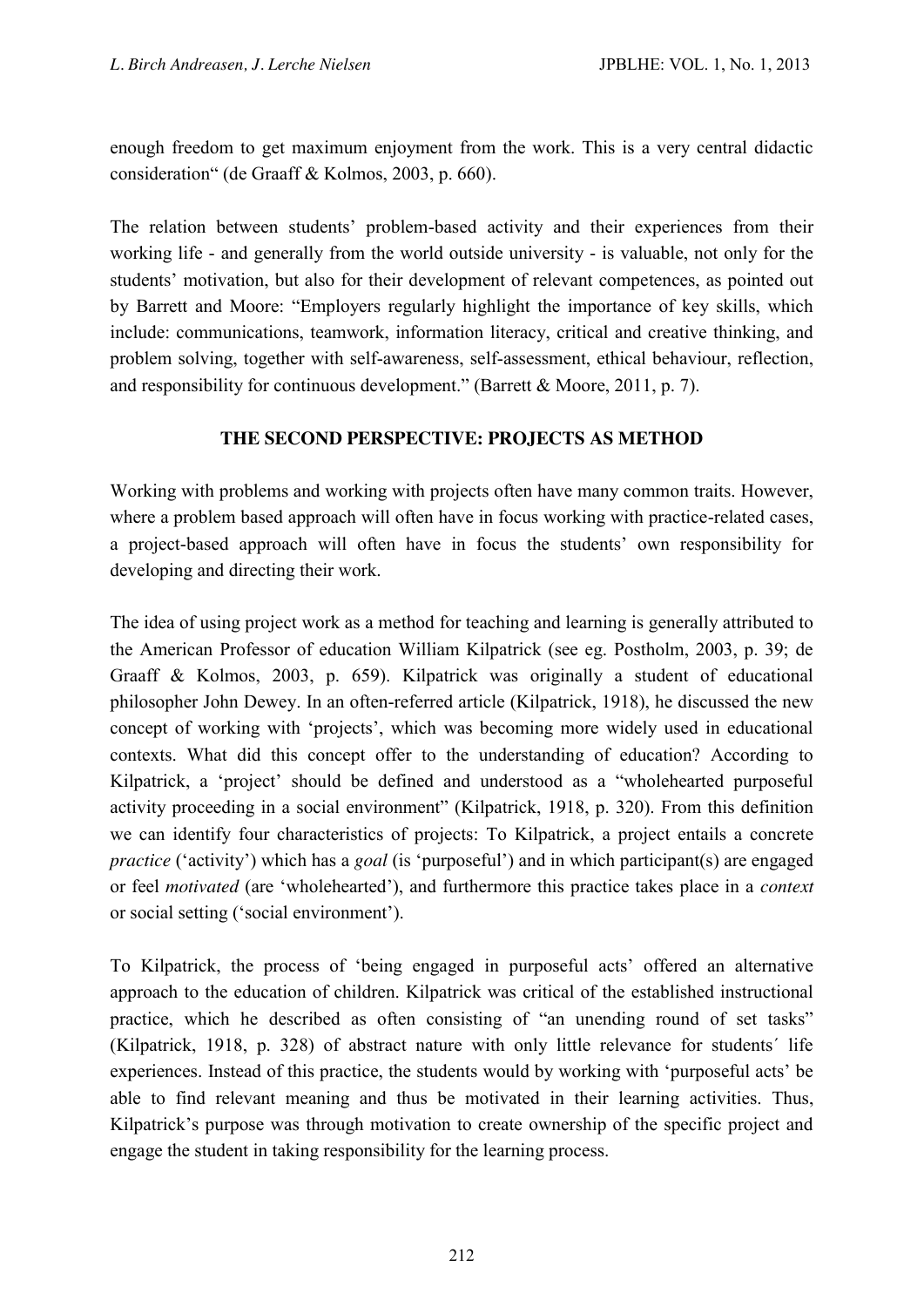Projects are not to be seen as one unified thing, but may take on different forms. In order to be more precise in the vocabulary of working with projects, Kilpatrick classified different types of projects: Type 1: embodying an idea in external form (eg. building a boat, presenting a play); type 2: appreciating an aesthetic experience (eg. hearing a symphony, appreciate a painting); type 3: finding an answer to an intellectual difficulty, or solving a problem (eg. why did N.Y. become bigger than Philadelphia?); and type 4: acquiring a skill or a degree of knowledge (eg. learning irregular verbs in French) (Kilpatrick, 1918, p. 332-33). These four types of projects may to some extent overlap or partly depend on each other. Relevant to the discussion of problem- and project-based learning is especially type 1 with the aim of creating a kind of product, and type 3 on investigating and solving a research question. Kilpatrick notes himself that with his definition of project types, the problem method is included as one way of working with the project method.

Kilpatrick's position, emphasizing the child's development of motivation, was later reflected by his former teacher, John Dewey. Dewey advocated the same claim that pupils ought to work on topics they are interested in, and not be limited to topics imposed by the teachers, but he was critical of Kilpatrick for focusing too much on the child in itself and the individual development of motivation. According to Postholm, Dewey would rather see project work as a joint activity involving students as well as teachers, with an emphasis on the teacher's role as an advisor that guides or directs the pupils towards a goal (Postholm, 2003, p. 39).

#### **THE THIRD PERSPECTIVE: ONLINE COLLABORATION**

Since the 1990s, students' opportunities for integrating new technologies in their problemand project based work have opened up, and collaboration through technology has come to play an important role in organising learning processes. More traditional distance learning where students individually were expected to give answers to posted materials such as questions, quizzes, and tasks posed by the teacher, have developed and paved way for models where students are encouraged to work together constructing their own knowledge through collaboration and with the support of computer technology (Koschmann, 1996; Stahl, Koschmann & Suthers, 2006). Dirckinck-Holmfeld views learning in this tradition as a "social construction and negotiation process mediated by artifacts between humans" (Dirckinck-Holmfeld, 2002, p. 32). According to Stahl and collaborators "the group itself has become the unit of analysis and the focus has shifted to more emergent, socially constructed, properties of the interactions" (Stahl, Koschmann & Suthers, 2006, p. 7), building on socially oriented theories of learning, social practice theory, and dialogical theories of learning. Computer and networked technologies provide environments that could enhance the practices of group meaning making. Koschmann presented a programmatic description of CSCL in his keynote at the CSCL conference 2002: "CSCL is a field of study centrally concerned with meaning and the practices of meaning-making in the context of joint activity, and the ways in which these practices are mediated through designed artifacts." (Koschmann 2002, p. 18). The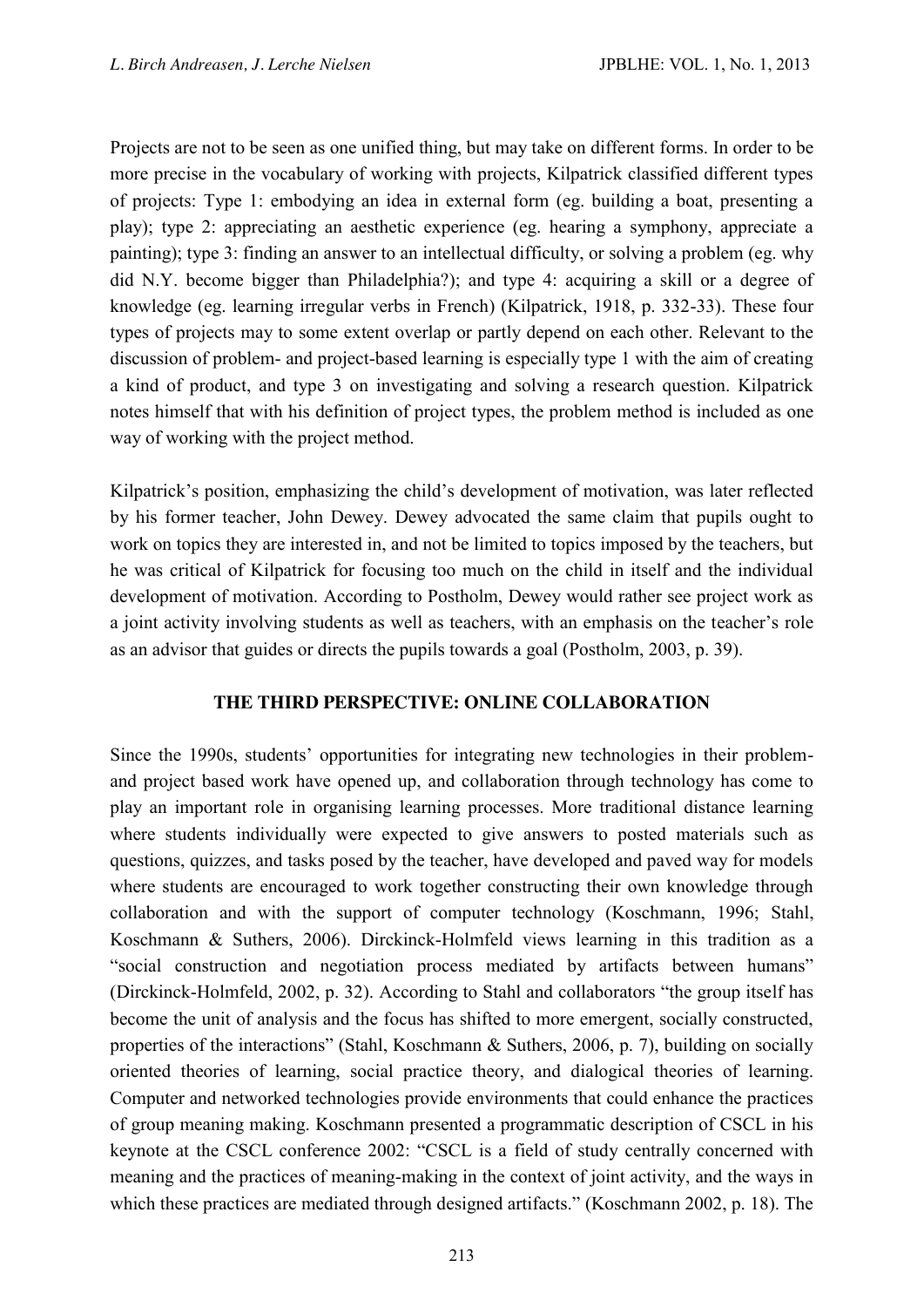title of this keynote is, interestingly compared to our discussion above of the roots of projectbased learning: 'Dewey's contribution to the foundations of CSCL research'.

In problem- and project-based learning, activities often take place in networks, and the aspect of networks is in focus of the research tradition of networked learning. In our understanding the term 'networked' implies a double meaning; on the one hand the term 'networked' refers to being in a network collaborating with other people (fellow students, teachers, or others); and on the other hand 'networked' refers to being connected through electronic networks to the online facilities and possibilities available (eg. for sharing, studying, or communicating). Banks et al. define 'networked learning' as "learning in which information and communications technology is used to promote connections: between one learner and other learners; between learners and tutors; between a learning community and its learning resources." (Banks, Goodyear, Hodgson & McConnell, 2003, p. 1).

Dialogue has always been of importance when people are working together, sharing ideas, constructing knowledge, but the networked technology makes this dimension more explicit. Wegerif and de Laat points to how technology can be seen as a "facilitator opening and shaping dialogic spaces that would not otherwise be there." (Wegerif & de Laat, 2011, p. 317).

# **THE FOURTH PERSPECTIVE: A DIALOGIC APPROACH**

The fact that collaboration is difficult is what also makes it a possibility for learning. The Norwegian psychologist Rommetveit emphasized, from a dialogic perspective on education inspired by Bakhtin (Bakhtin, 1986), that asymmetry between participants in a dialogue can be supportive of discovering new perspectives (Rommetveit, 1996, p. 95). Entering into dialogue is an exchange with other perspectives. Thus, a creative learning environment is not necessarily established only through harmony and consensus, but may rather be developed by allowing for asymmetry and difference. With differences, more voices may come into play and interact, and by relating to different voices offering different perspectives, chances are to learn and develop.

According to Bakhtin, we develop or "author" our identity by positioning our voice in relationship to the voices of others - voices that may be present voices, past voices, or anticipated future voices. In a study of student teachers in their pre-service training, who collaborated through web-based blog- and wiki-communication, Burwell writes that: "Through the process of negotiating between and among voices in dialogue and then articulating new understandings either verbally or in writing, a teaching identity emerges." He here points out that the student teachers used their authoring of utterances and their interaction with each other to develop their identities as teachers (Burwell, 2010, p. 5092).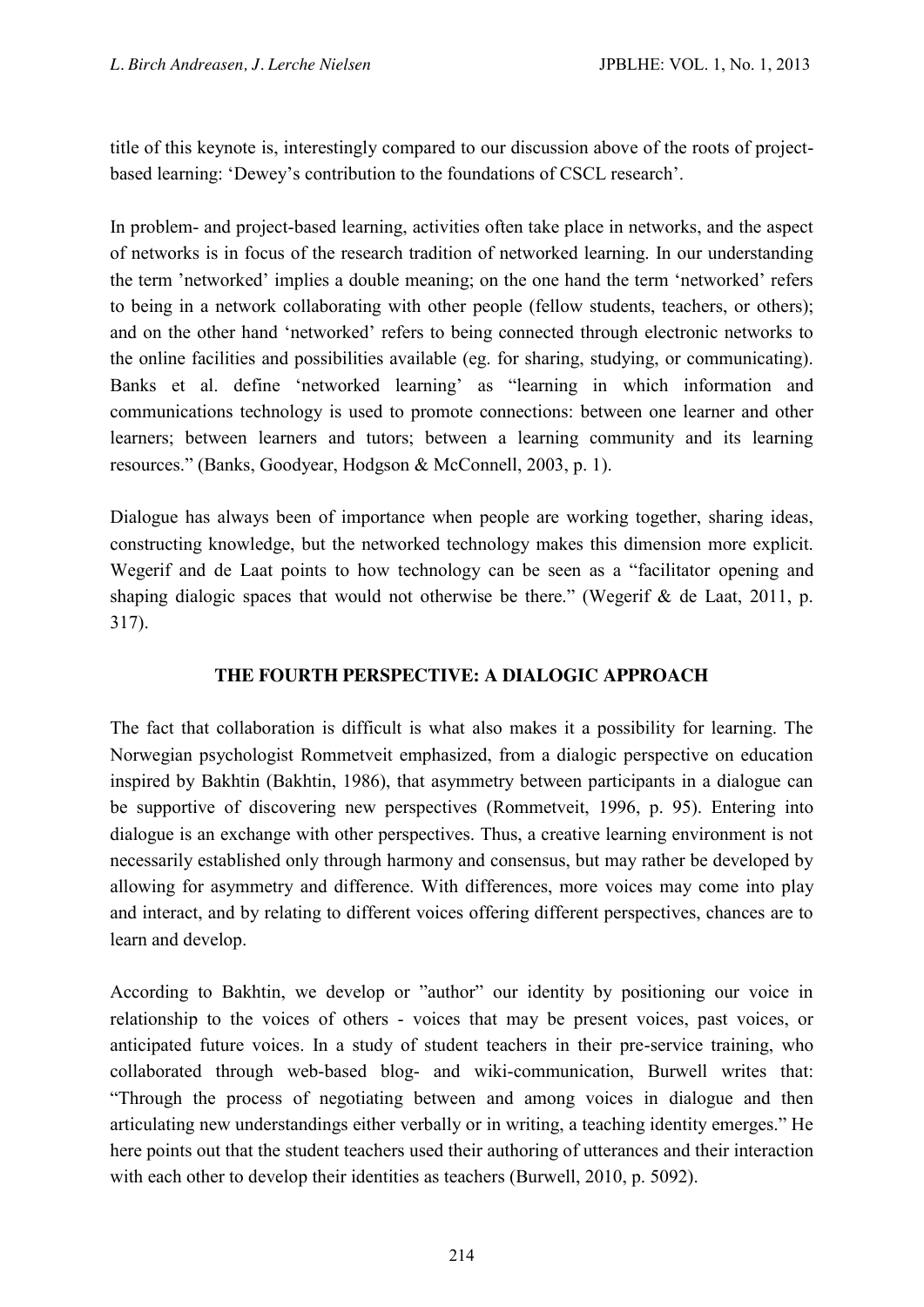In another study of a course helping new teachers taking advantage of technological resources for teaching and learning, Mahiri reflects that the new teachers were helped in changing their perceptions through the dialogic relationships in the class and their collaborative writing of texts (Mahiri, 2004, p. 230).

Wegerif and de Laat reflect on the challenge for education today of developing higher order thinking. One of the tendencies in the knowledge-based information society of today is the general decrease of low-skilled and semi-skilled jobs and the growing importance of such skills as critical thinking, making reasoned decisions between alternatives, or innovating new approaches, what is often termed higher order thinking skills (Wegerif  $\&$  de Laat, 2011, p. 313). The concept of higher order thinking is often attributed to Bloom in his development of a taxonomy of learning categories. Here higher order thinking is located in a hierarchy from 'lower levels' like remembering and understanding to 'higher levels' like analysing and evaluating. This taxonomy can be criticized for its linear understanding of learning as developing through these levels, and for its foundation in an individualised, cognitive psychology. However, the term 'higher order thinking' still points at relevant competences needed today as being reflective, innovative etc. This also applies in the context of problemoriented project work, where the development of analytic skills and processes of metacognition, continuing self-evaluation and reflection are central.

Therefore, instead of dismissing the concept of 'higher order thinking' for its understanding of thinking and learning as predominantly individual and cognitive processes, Wegerif and de Laat argue for a reconceptualisation of 'higher order thinking and learning skills' as socially situated practices, and as a property of dialogues. Wegerif and de Laat therefore elaborate on the importance of 'dialogic reflection' as the primary higher order thinking skill (Wegerif  $\&$ de Laat, 2011, p. 314).

Within the dialogic and social constructivist tradition meanings can never be final and fixed once-and-for-all, but are open to re-interpretation. Meaning and knowledge are established through dialogues, which may take place internally as well as externally. Wegerif argue that a dialogic approach should not solely be considered a *means* for participating individuals to reach a negotiated goal, but should rather be considered an *end* in itself, since people through engaging in dialogic processes will be able to construct knowledge and develop reflective thinking (Wegerif, 2013). Wegerif and de Laat states that "Thinking always occurs within dialogues (both internal and external to individual minds)" (Wegerif & de Laat, 2011, p. 316).

# **LEARNING THROUGH PROBLEM- AND PROJECT-BASED WORK**

The four perspectives discussed above are to us elements of a contemporary problem- and project-based learning approach. We will in the following point out some main characteristics of learning through problem- and project-based work.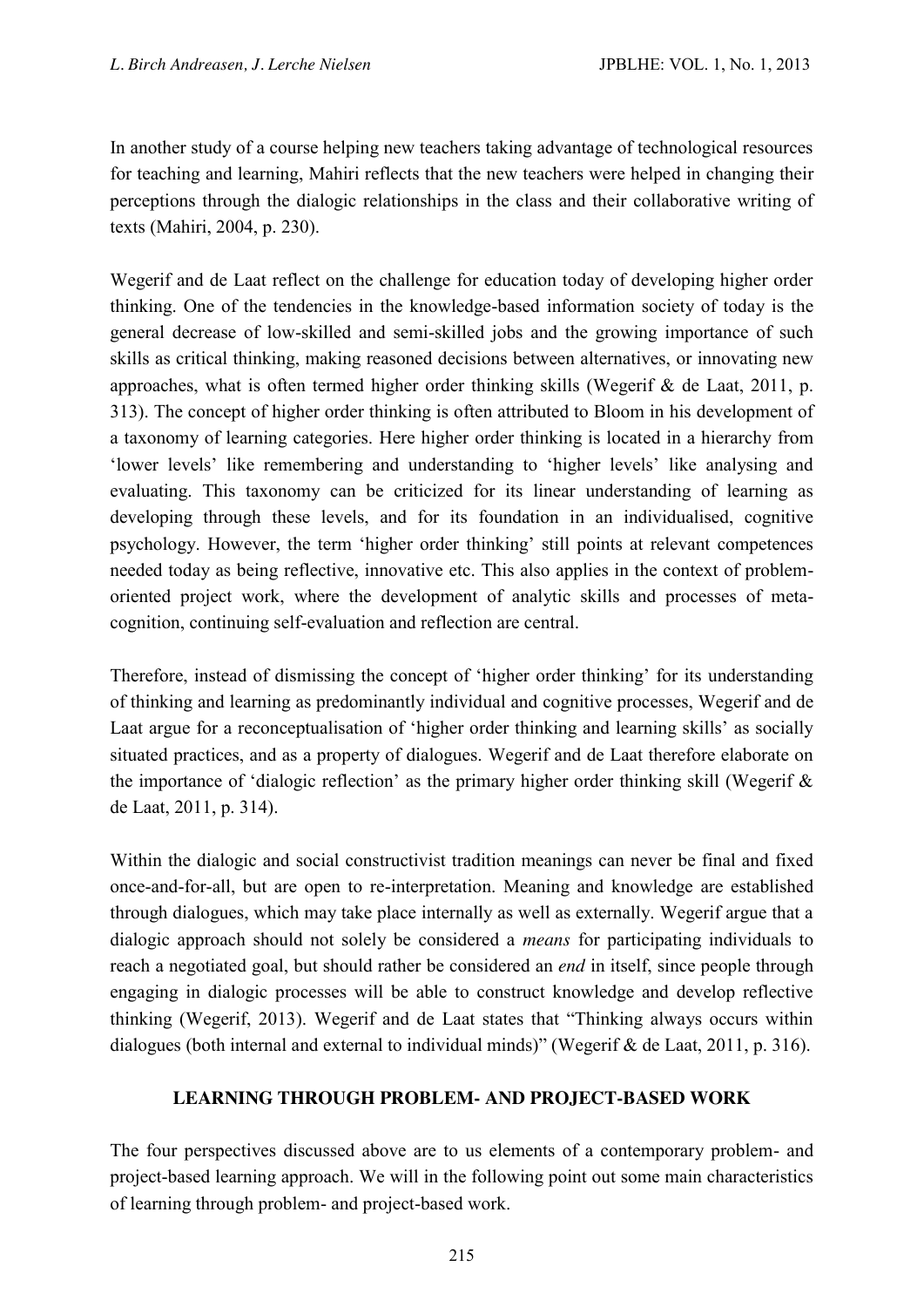Problem-oriented project work is an active and participant-directed kind of learning (Illeris, 1999). Central to the process is the students' own formulation of a research question, which they then investigate during their project work. In this process the students negotiate what problems to deal with, enter in continuing dialogues and investigations with each other, and together develop a product, eg. a written project report (Mallow, 2001, p. 107). The projectorganised learning approach is characterized by problem-orientation, interdisciplinarity, experiential learning, principle of exemplarity, and participant-directedness (Nielsen & Webb, 1999). Through this approach students relate their new insights to their previous experiences and hence through their study process construct new valuable skills and experiences, expanding beyond the specific frame of the project. The process is interdisciplinary in that the research question will often require combining knowledge and ideas from different kinds of academic fields (Olsen & Pedersen, 2005).

The process is often characterized by collaborative project work in groups. When students work as members of a group, their learning involves both individual and co-operative activities. The students need to act as well *independently* - at an individual level to take initiatives, propose solutions and choose between possibilities - as *interdependent* - at a group level to develop methods of working together, communicating clearly, agree on decisions, and benefit from the shared effort. The aim is to develop a productive interaction through discussions and collaborative writing processes, leading to a final project report.

Processes of learning are often associated with difficulties and laborious work, as elaborated by the Danish learning theorist Knud Illeris: "The learning process may take the form of coming through a crisis, in which the learner struggles for a certain length of time with a problem which is of urgent subjective importance" (Illeris, 2004, p. 58). Frustrations for students working in groups may in periods reach a high level, and tensions, misunderstandings and conflicts among the participating students can occur. De Graaff and Kolmos refer to empirical findings from students' group work, that co-operation among group members can be difficult (de Graaff & Kolmos, 2003, p. 659). As pointed out students often invest much time and energy in project work, and their feeling of ownership is crucial in order to engage in the extraordinary work that often lies within the carrying out of a project.

The pedagogical approach of project-organised learning can be said to reflect the new needs for qualifications that occur in the transition from an industrial society to a knowledge-based information society (Dirckinck-Holmfeld, 1996; Wegerif & Mansour, 2010). Skills like the ability to communicate, engage in teamwork, be innovative, dynamic and flexible, and carry out problem solving relate to these societal changes (Krogh & Rasmussen, 2004, pp. 40ff). Through students' project work such skills are developed: communicative and listening skills, ability to show respect and understanding for one another, and to reflect on their personal development (de Graaff & Kolmos, 2003). They also develop skills in co-operation and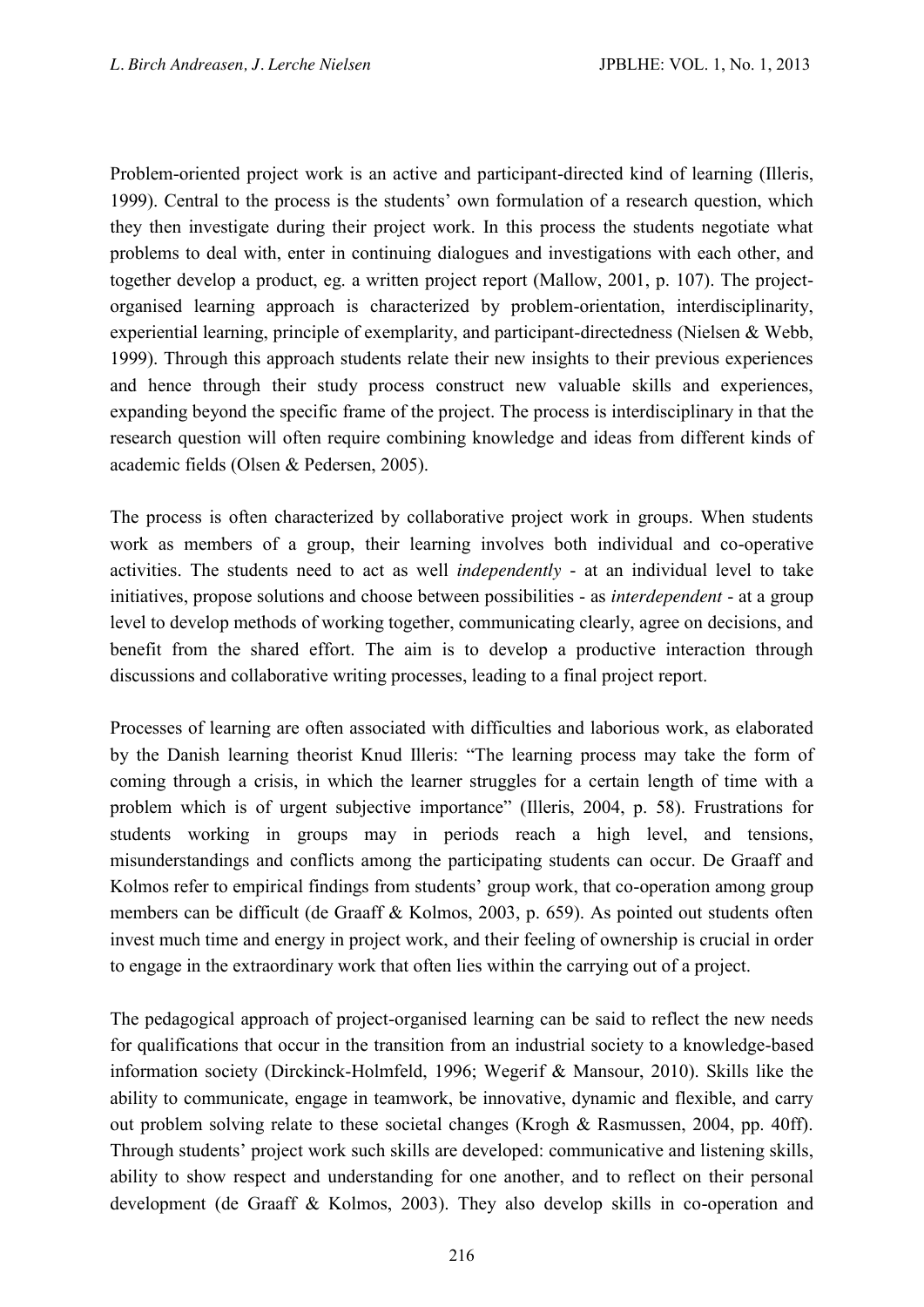project management through learning how to plan, manage, and evaluate projects. This is a long-term process for the students, that will be gradually developed through participating in a number of project work cycles.

# **HISTORICAL DEVELOPMENT AND THEORETICAL ROOTS**

In the light of this discussion of problem- and project-based learning, we will draw out some characteristics of how the approach has developed historically and theoretically in Denmark.

In Denmark PBL took its form as problem- and project-based learning especially at the 'reform universities' in Roskilde and Aalborg, which were founded in 1972 and 1974. The pedagogical innovations that lay behind this development came through contacts among educational researchers and practitioners representing alternative, critical pedagogical approaches (Nielsen, 2002, p. 56). Various sources of inspiration were combined from among others Dewey, Piaget, Negt, Lewin, and Freire, some of which will be discussed in the following.

Dewey was an inspiration through his description of the process of "experiencing". He pointed to the integrated dimensions of *continuity* and *interaction* as playing a central role when students learn through relating their new insights to their previous experiences: "The principle of continuity of experience means that every experience both takes up something from those which have gone before and modifies in some way the quality of those which come after" (Dewey, 1963 [1938], p. 35). Students develop their experiencing through interactions, relations and dialogues among participants.

Negt was another inspiration, who reformulated Dewey's understanding of "experiencing" as an active, productive process in a societal context. Negt especially focused on developing workers' conditions and consciousness (Negt & Kluge, 1993 [1972]; Illeris, 2004, p. 150ff). Negt also emphasized the principle of exemplarity, which meant that the question in focus of a project can be seen as an example of something 'bigger'. Thus students working with a specific research question will not only be capable of understanding this in depth, but also of seeing it in a wider context and be able to 'transfer' their findings, their approach and their methods to other research areas (Negt, 1975 [1968]).

Lewin's notion of dynamics within groups, his understanding of experiential learning and his experiences within the field of action research was a third inspiration. Lewin underlined the importance of interdependence - as discussed above on the relation between independence and interdependence - among group members (Lewin, 1948). Lewin stated that a powerful dynamic can be created if a group's tasks are such that members of the group are dependent on each other for achievement.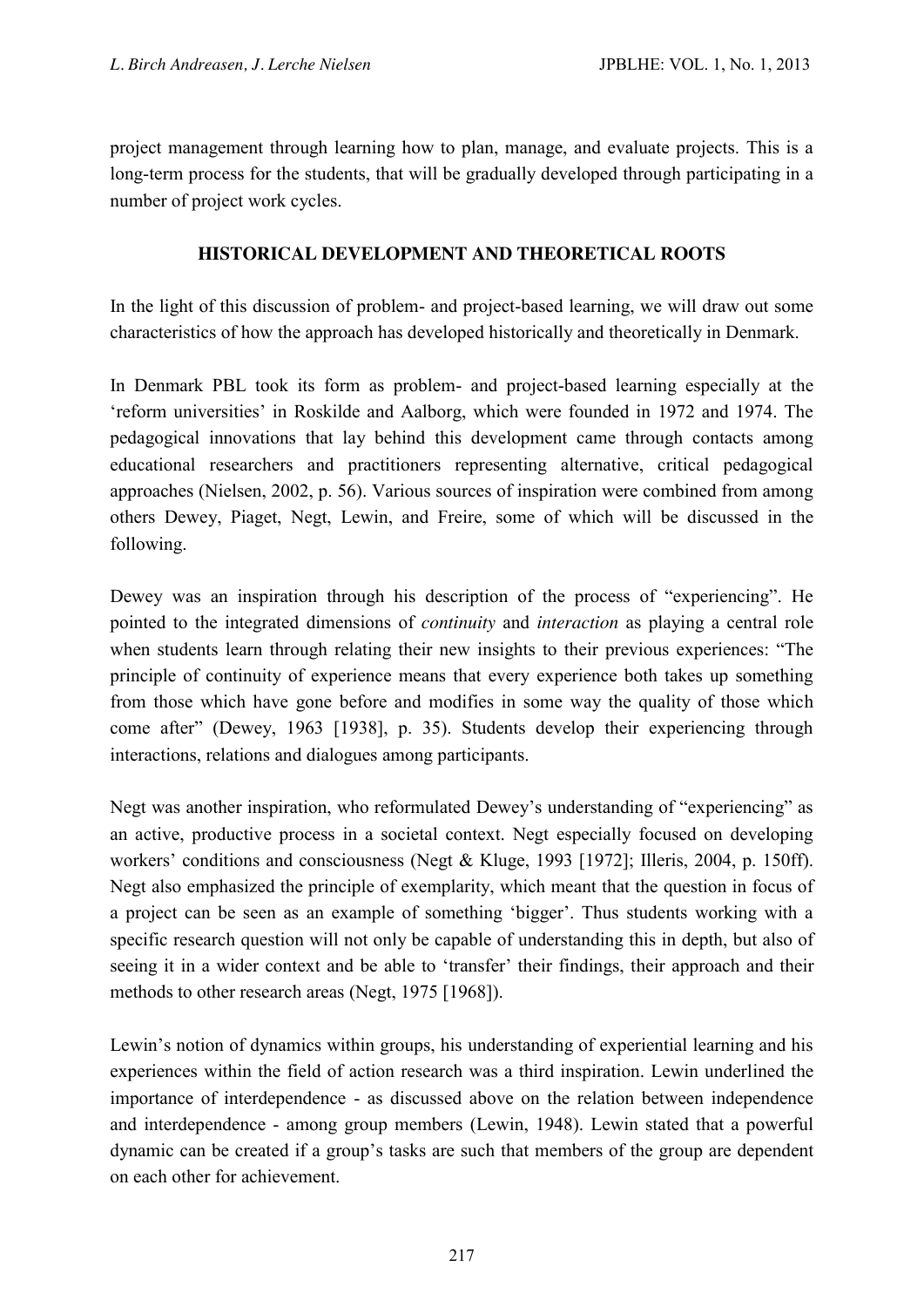Lewin's three stage change model developed within organizational research is another relevant notion in relation to students' collaborative project work (Lewin, 1951). The first stage of this model is *Unfreeze.* Group members should be aware of problems and tensions in the current stage of the functioning of the group. The more people recognize that a need for change exists, the more likely they are to "unfreeze" from their current mode of operation and become receptive of new ways to work. The second stage is *Change*. People who have been "unfrozen" are in a transition that can result in a change of behavior or procedure that can help them become more effective team members. The third stage is *Refreeze*, where new procedures, thought patterns, and behaviors are to be accepted and implemented in order to be part of the ongoing practice. Such processes of unfreeze, change and refreeze will continually take place.

At the Danish reform universities these inspirations were unfolded in practice in a way where the learning environment was structured in specific physical surroundings, 'houses'. In these houses a cohort of 65-100 students was located for joint studies during several semesters. Here students organised their project work, had courses and held seminars. Until the 1990s, during these project periods, the teachers had - and the study secretaries still have - their offices in these 'houses'. Thus a milieu characterized by participant-directedness emerged, where students and teachers together could build an inspirational learning environment and as a result a wide variety of competencies could be produced. Such environment paved way for the development of social competencies - e.g. democratic participation through the ongoing discussions and negotiations, not least in relation to contested issues in society in general.

From the beginning of the 1990s and onward, Lave and Wenger's terms of situated learning and communities of practice have been of inspiration, e.g. for the MIL programme, which is discussed below. The concepts of *joint enterprise* (negotiation of common goals, conducting joint project work), *mutual engagement* (mutual responsibility for the task and the activities undertaken, doing things together, group relationships, community maintenance), and *shared repertoire* (actions, artifacts, tools, work styles, learning styles, concepts, discourses) (Wenger, 1998, p. 73) have been relevant for project-organised learning, in relation to supporting learning processes in groups.

A final development in relation to project work is the way of assessment. De Graaf and Kolmos underline that assessment and exams should take place on a group basis if a project is made by a group (de Graaff & Kolmos, 2003, p. 659). This was actually the case in Denmark until 2006, that group projects could be evaluated through group exams. However, in 2006 the center-right government issued a law that even if a project work had been undertaken as group work, all examinations should take place individually. In 2012, the center-left government reversed this law, and it is now up to the educational institutions themselves to decide the kind of assessment form. Aalborg and Roskilde universities (including the MIL programme)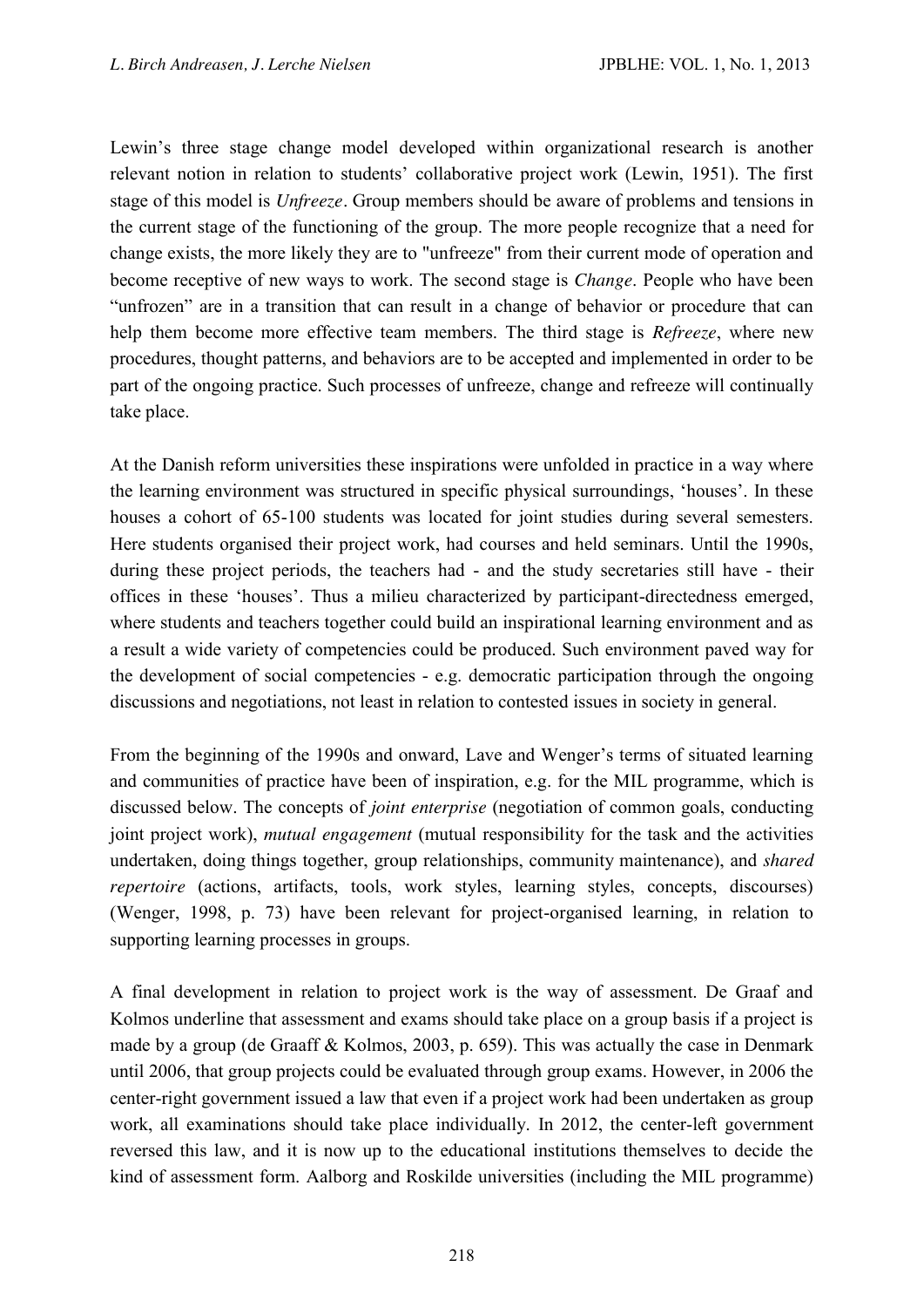have accordingly decided that students' learning process involving group project work should be assessed through group examinations.

A project pedagogy process in MIL has a variety of different phases, ranging from face-toface meetings between supervisor and student group to communication through digital media in virtual learning environments featuring written communication, audio and video. The roles of students and teachers change during a project working period, as discussed in the next section.

# **TEACHERS' ROLES AS SUPERVISORS**

In the following, we will discuss some of the changes related to the roles of being a teacher and a supervisor in the context of project work and problem based learning. Usually when dealing with design for learning, the teacher or professional instructor is responsible for the planning and implementation of the teaching and learning process. Within project-organised learning it is however crucial that also students can act as co-designers of the learning environment.

Within the framework of project-organised learning, the teacher's main role is acting as a supervisor - not solely as a lecturer or instructor. When students are involved in participantdirected study processes, they are in contact with a teacher, who acts as a supervisor in relation to their project. As a supervisor the teacher may act as a coach, a mentor, a discussion partner; as one who supports as well as challenges the students in their project work. This is done by being initiating in relation to the students' projects and showing possible ways to go for the students, but at the same time without taking too much responsibility. The reciprocity in the teacher-learner relationship is of great importance.

The specific needs for supervision in relation to students' project work are studied by Dahl, who outlines an understanding of student-tailored supervision (Dahl, 2008). By 'studenttailored' he means that the supervision should be continuously adapted by the teacher to the needs of the students, in a way that matches different combinations of process-oriented and product-oriented guidance, of which Dahl terms the basic combinations 'consulting', 'discussing', 'training', and 'instructing' (Dahl, 2008, p. 93). A supervisor should not just give the students what they want, but should instead stimulate the students to transgress their familiar abilities and to enter new areas of activity. Following the terms of Vygotsky the supervisor should facilitate the students to enter their 'zone of proximal development'. Vygotsky defines this zone as "the distance between the actual developmental level as determined by independent problem solving and the level of potential development as determined through problem solving under adult guidance or in collaboration with more capable peers" (Vygotsky, 1978, p. 86). The zone of proximal development is thus the area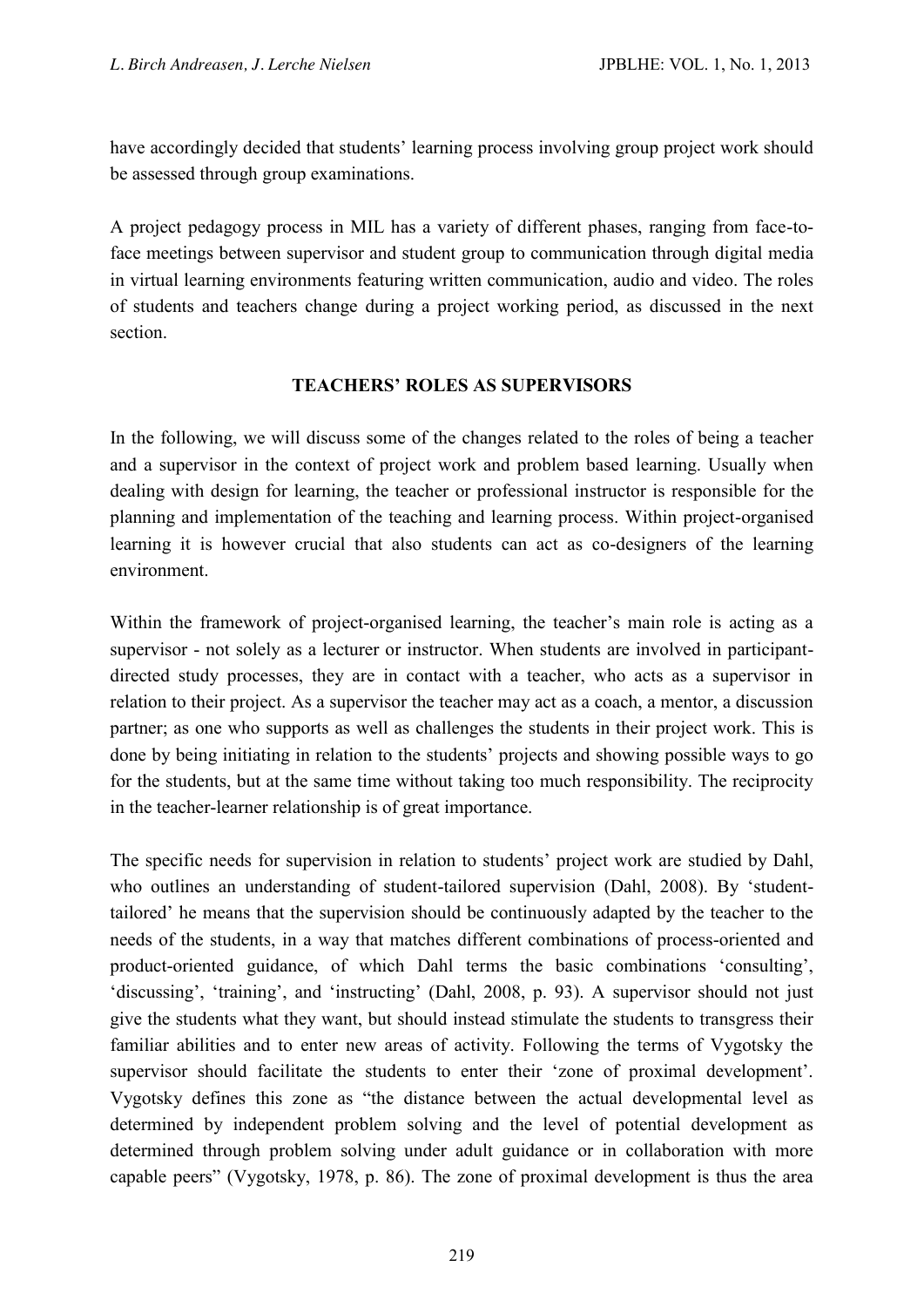between what a learner can do by him- or herself and what he or she can do with help from more knowledgeable persons or groups of people.

This concept of students' proximal development zone has contributed to a focus on relating the teaching effort towards the specific students and their actual experiences and possibilities. The use of the concept has however also been criticised, eg. by Illeris and Engeström (Illeris, 2004, p. 54) who asserts that the teaching-learning process implied in the concept of "proximal development" may take form of a teacher-controlled and somewhat authoritarian form of teaching, as the teacher is the one that knows best in which direction the student may develop. In their criticism they cite Griffin and Cole: "Adult wisdom does not provide teleology for child development. (...) A zone of proximal development is a dialogue between the child and his future; it is not a dialogue between the child and an adult's past" (Griffin & Cole, 1984, p. 62, here from Illeris, 2004, p. 55). This reformulation involves as Illeris remarks an understanding of the zone of proximal development as a space for creativity for the child, or in our case the student. As Engeström puts it: "We must stop talking about the acquisition of what has already been developed, and understand that what is important are creative processes" (Engeström, 1987, p. 169, here from Illeris, 2004, p. 55). Such understanding we see as essential for project-organised learning processes to build on the students' initiatives and new ideas.

When dealing with online learning activities, new roles and tasks for the teacher appear compared to the well-known practice of classroom teaching. In relation to higher education, Kahiigi et al. suggest that when teaching online "the teacher takes on a facilitator role while the students take ownership of their learning and personal development" (Kahiigi et al., 2008, p. 82). Based on our experiences from teaching at the MIL programme, we will point out that teaching online creates a need for technological as well as social awareness, where teachers should be visible and accessible through online discussion periods, in other words mobilize tele-presence. The challenge for the teacher is to allow adequate space for students to operate and navigate, but at the same time provide clear criteria and standards to make sure students understand the tasks and activities. Especially in online activities it is important to assist the students to stick to their work and hold on to their plans. An online supervisor must be capable of giving constructive feedback, either face-to-face or through various synchronous communication programs such as Skype, Adobe Connect, or Google Hangout. Sometimes it also demands being available at odd hours.

With the multi-faceted communication modes within reach today, we often find that a distinction can to a lesser degree be drawn between whether people are online or on-site, but may follow other lines, for instance whether one prefers communicating synchronously or asynchronously.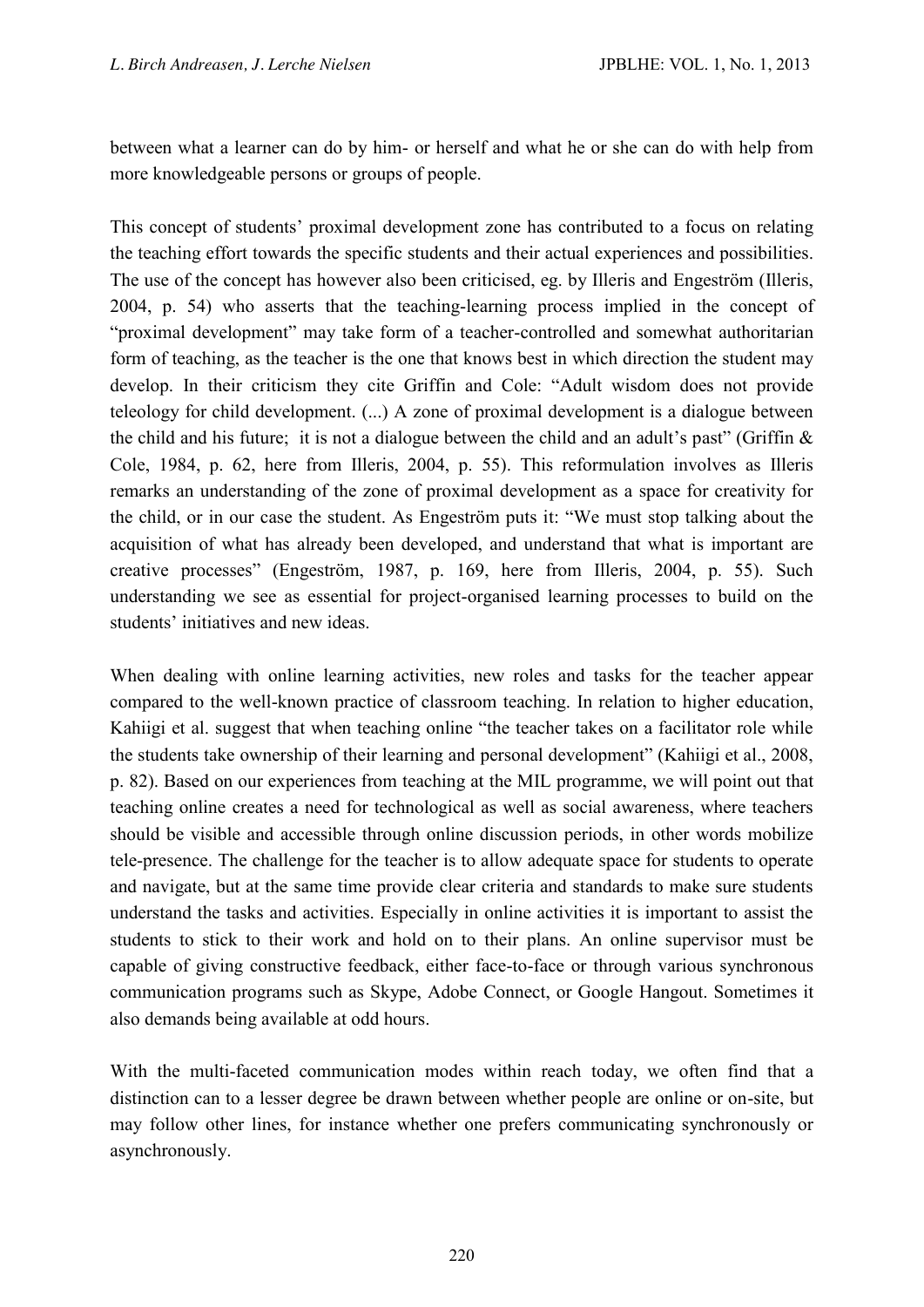Thus, the role of the teacher is developing in current educational settings. In relation to project supervision, we may outline three general positions, which can be described as: the lecturer position; the facilitator position; and the mediator position. The first position, *the supervisor as a lecturer*, is an instructive teacher position, where the teacher is giving professional advice as an expert. The second position, *the supervisor as a facilitator*, is more related to methodological aspects, with an emphasis on qualifying the students' choices during the project work and supporting their ongoing reflection on their learning process. The third position, *the supervisor as a social mediator*, deals eg. with the difficulties that may occur when students are collaborating. In the mediating role, the supervisor will mainly be inquiring in order to facilitate student engagement in explorative dialogues (Nielsen & Danielsen, 2012, p. 263-265). In practice a teacher and supervisor should be able to take on all three kinds of positions depending on the phases of the project work and the situation of the students.

# **THE MASTER PROGRAMME IN ICT AND LEARNING (MIL)**

In the following we will concretise the discussions on problem- and project-based learning through examples from the Danish postgraduate Master programme in ICT and Learning (MIL). MIL is a part-time programme, most of the students are employed full-time or parttime while studying, and the students come from all parts of the country. The MIL programme was established in 2000 as a continuation of a national research network, and is being offered as a joint programme between four Danish universities.

The programme builds on a networked learning structure and combines on-site seminars every second month with online periods of course activities and project work. The pedagogical model of the programme builds on didactical principles of student engagement in formulating research questions, enquiry of exemplary problems, and interdisciplinary approaches. In their projects, the students bring in research problems from their own work practice to study, while using theories, concepts and methods from the academic practice (Fibiger et al., 2004). Thus, the Master programme is a development of problem- and projectbased learning, adapted to the virtual study environment. The MIL programme can be seen as a dialogue-oriented approach based on a social constructivist approach of networked learning (Dirckinck-Holmfeld & Jones, 2009, p. 261).

The virtual learning environment used at MIL contains asynchronous and synchronous communication facilities, file sharing, individual mailboxes and profiles, a who-is-online facility, etc., primarily based on a communication and collaboration system called FirstClass. In this system, student groups have their own virtual folders, which they are free to design and create, and where they can write, share, and organize their contributions. In addition to FirstClass, the students also use synchronous video meeting facilities (Adobe Connect, Google Hangout), peer-to-peer tools and web 2.0 facilities (Skype, Messenger, Google Docs,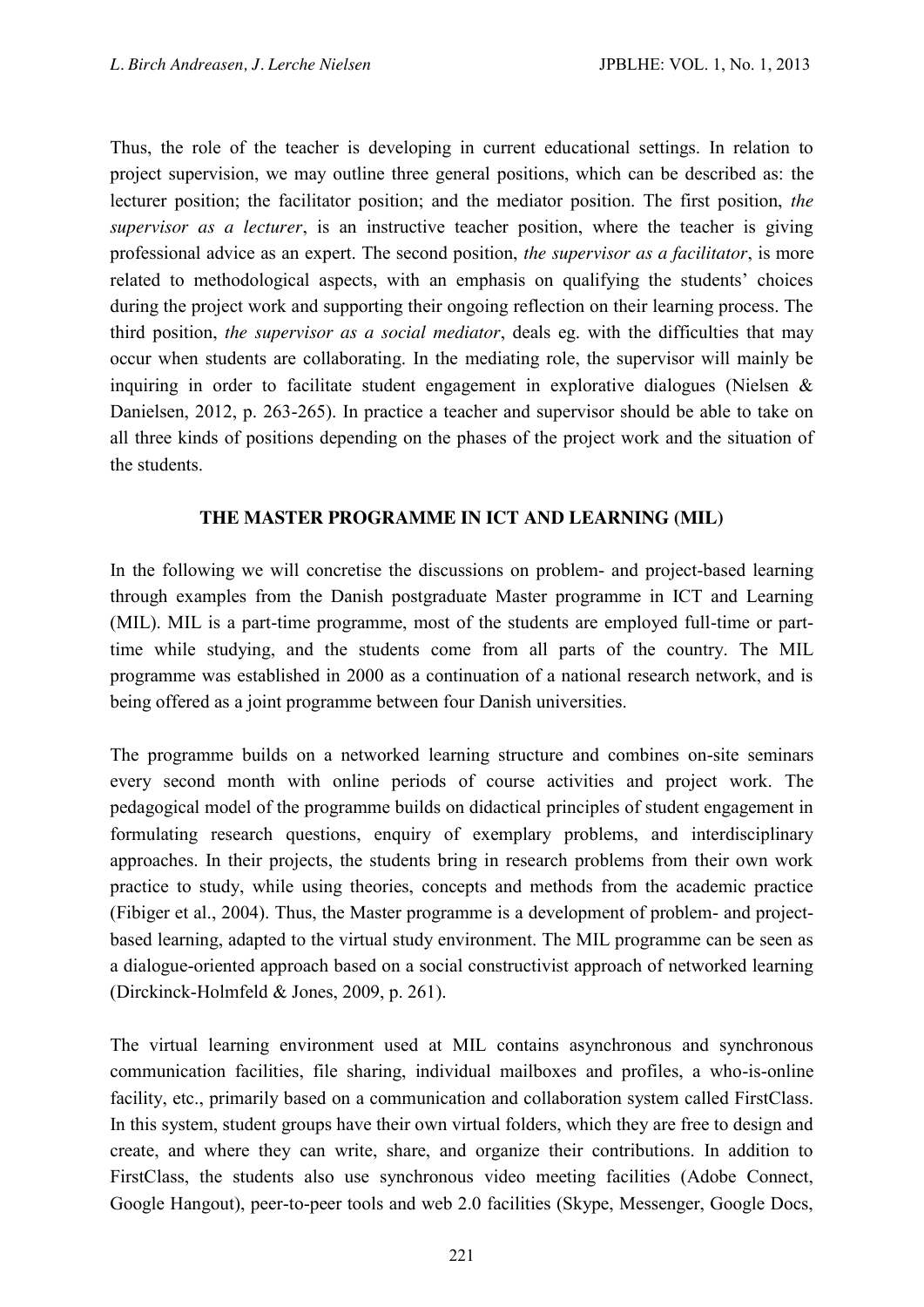Facebook, blogs), and tools to support project and course work (e.g. Camtasia for screen recording, Zotero for reference handling).

### **STUDENTS AS CO-DESIGNERS**

As a result of the dialogue-oriented approach of the MIL programme, the design of the courses of the programme often involve students as active contributors and co-designers of activities in the learning environment. Such was the case of a third semester course at MIL on organisational learning and ICT. We will discuss elements of this course, as it took place in 2009. The course was based on virtual dialogues and collaboration, and it had a focus on meta-learning, meaning that the students were encouraged to continually reflect on the organisation of the course and the outcome of the virtual dialogues. The course took place over a period of two months, starting at an on-site seminar where students met for presentations, workshops, discussions, and group work, and followed by two months that were conducted through online discussions and project work in groups.

At the on-site seminar and the first week online, the students were asked to discuss which specific questions and themes they wanted to be reflected during the course. Drawing on the course literature and their own work practice, the students prepared specific questions to be discussed. A separate online discussion board was established for each question, and during two weeks each student contributed to an asynchronous discussion with his or her reflections on the various questions. Hereby the students explored the themes of the course through online dialogues.

Following these discussions, a small project work was organised, where students collaborated in groups. The specific questions, ie. the problems, to investigate in the projects were defined by the students. These projects were often carried out in relation to an organisation with which one of the students had closer contacts. Some groups organized their work with this task fully online, as the students participated from all over the country, while other groups combined online as well as physical meetings.

In the final week of the course, a shared discussion forum was created for the students to exchange their experiences, reflect on the methods they had applied, and build up knowledge relevant for their upcoming work on the final thesis of the programme, the master project. This final online discussion period was meant as an opportunity for the students to reflect on the course and their small project work: What insights did they achieve? What did they learn during the process? What would they eventually do otherwise next time in a similar situation?

During these final reflective discussions among the 2009 cohort, the 19 students added 116 contributions. One of the main themes discussed by the students dealt with collaboration processes in the students' groups. The students reflected on questions such as how to handle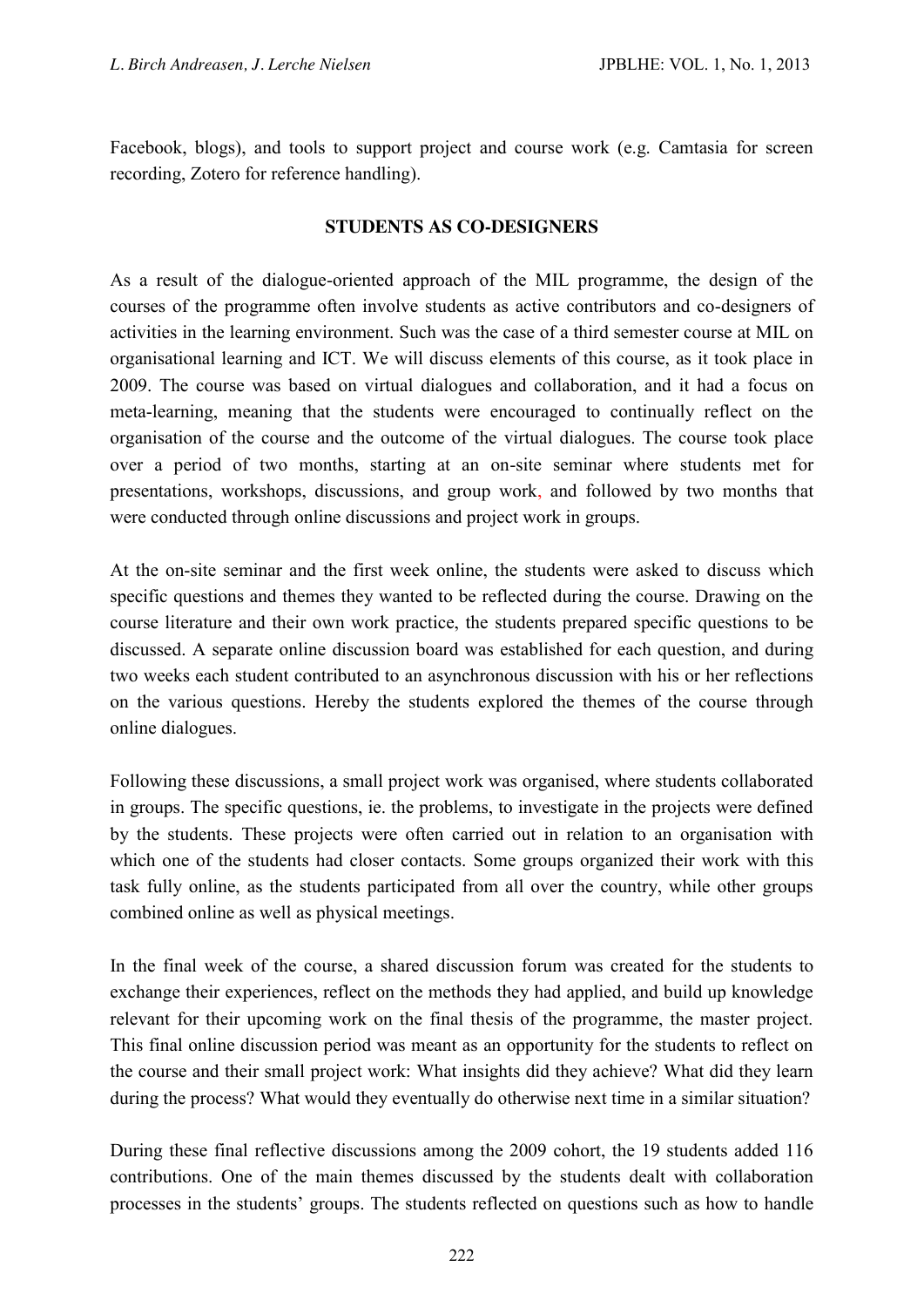working together online, and how to maintain an overview of the work, the deadlines and decisions; questions that are relevant also in relation to Lewin's work on group processes discussed above. A second main theme in the students' final online discussions also dealt with another topic discussed above, ie. the relation and interaction between students and supervisors online.

# **REFLECTING ON GROUP COLLABORATION PROCESSES**

In relation to the students' discussions of group collaboration processes, one of the points discussed was how to handle the balance between on the one hand developing insights through the groups' oral discussions and on the other hand keeping these insights by producing written text. A student, whose group had found it difficult to find a direction for their work, explained that "we were not good in putting things down in writing, but on the other hand we were really good at talking and talking at our Skype meetings." (Male student, third semester, our translation). It is a well-known dilemma for many students to establish a practice where they as well talk and unfold ideas, but also capture these ideas in writing. The process of writing may be hard work, but it often contributes to clarifying the students' ideas. We see this dilemma as a parallel to Wenger's discussion of the importance of the interplay between participation and reification, between the momentary process of generating ideas and the long stretch of forming products and results (Wenger, 1998). Both processes are necessary parts of productive group collaboration.

Another meta-reflection developed by the students in relation to the discussions of group collaboration dealt with the relation between students and their supervisors. One student had the experience that students often "have a tendency to follow the guidelines from the supervision very strict," (student, third semester, our translation) and advocated that students need to be independent and reflexive when dealing with feedback. It is a balance for a supervisor between being outwardly pushing or patiently waiting. This balance is reflected in a contribution from a student who states how easy it is to fall into a 'traditional' student role, even though they 'should know better' from their daily work as teachers. This student writes that: "the world just looks different on the two sides of the fence: as a student, you need to know that it is okay, and that you are on the right track; as a supervisor, you are interested in being informed as precisely as possible what the student is writing and what you as supervisor can assist with. Furthermore, as a supervisor you are in contact with many students (...); while students have only one dedicated task that makes up a huge part of their life." (Female student, third semester, our translation). In this situation, the two positions of being a student and being a teacher/supervisor are so different, that even though they are held by the same person, it is difficult to transfer knowledge from one situation to the other. What seems logical in one situation may seem very different when situated otherwise (Andreasen & Nielsen, 2013).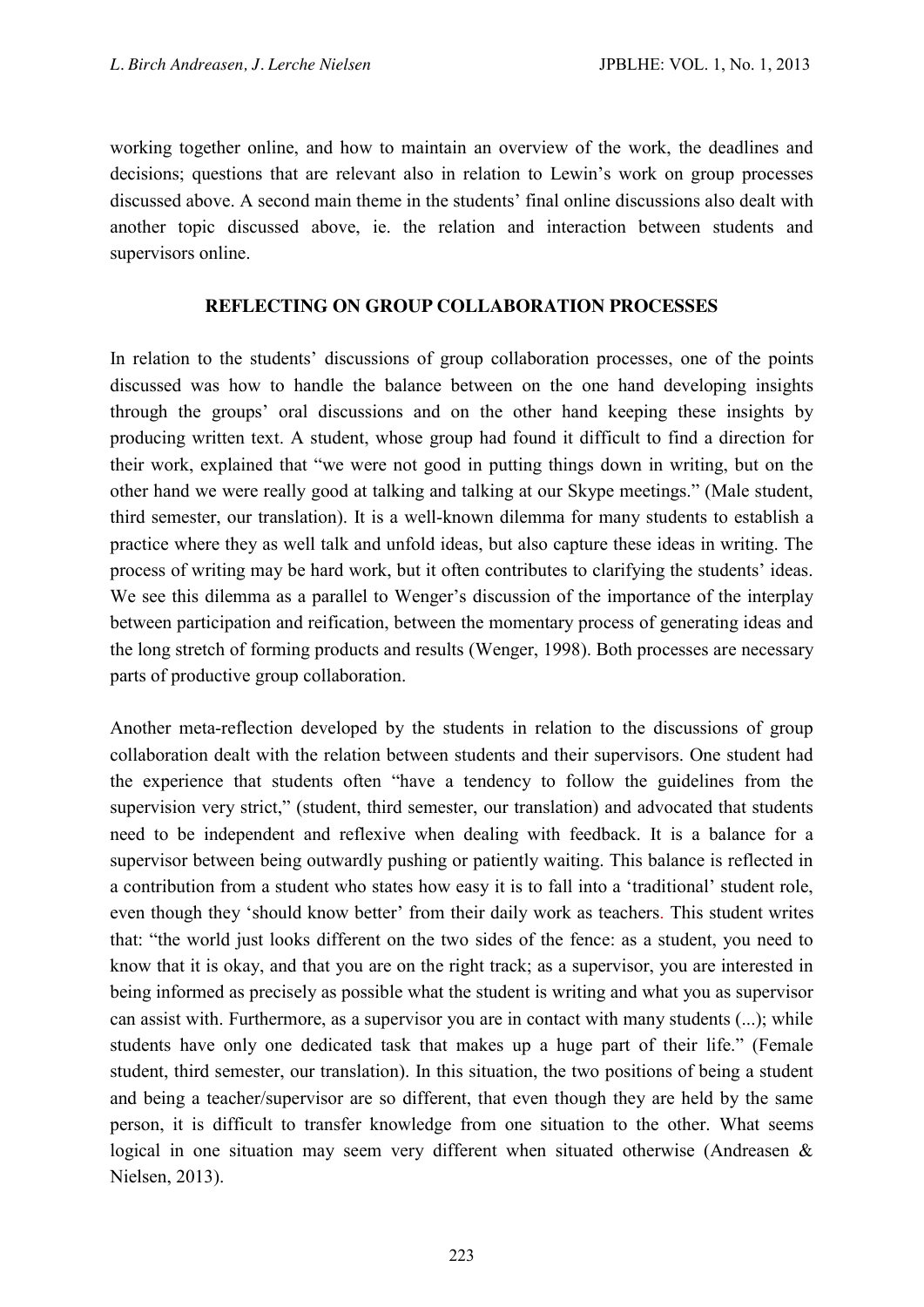### **DEVELOPING 'MASTER PROJECTS'**

After dealing with student and supervisor roles and issues of collaboration in relation to the specific course, we will now turn to the students' final project work of the MIL programme, their work with the master projects. The master project serves as a conclusion to their two years of studying, and is often used as a chance to dive deeper into a specific problem or research question, which the students have a wish to investigate and potentially solve. The master project is thus driven by the students' own interests, as well in the starting point as during the project process. The participants have mutual responsibility for their joint learning process, and the collaboration among them is a long term process lasting the whole of a semester. Their work with the master project concludes with a written report of a relatively large size, often amounting to 60 or 100 pages (Mallow, 2001, p. 108).

At MIL the master project takes place during the Spring semester (February to June), but already at the face-to-face seminar in October the year before the students start a process of developing and negotiating which problems and research questions to focus on. A brainstorming event is organised, where proposals are lined up and students get a first idea of which themes could be relevant and which groups could be formed. Some students develop further on the themes from their small projects in the previous semesters; others move into new areas. These initial discussions are followed by online dialogues during the following months, where students are continually presenting potential topics for projects, and negotiating among them. At the January face-to-face seminar, the students decide regarding the choice of research questions, the final forming of participants individually or in groups takes place, and teachers are allocated as supervisors/facilitators for the projects.

Like projects in general, the master projects are oriented towards research questions that could occur in real life, and are often carried out in relation to or in interaction with concrete actors. When master projects are written in collaboration between two or three students, one of them will often be an "insider" in relation to the case or organisation being studied, while others may be "outsiders" (Dirckinck-Holmfeld et al., 2008, p. 178). The insider will often have a deeper knowledge of aspects of the research topic and will be able to facilitate access to contacts, places, etc. It may however be difficult to study practices you are involved in. Partly because of the involvement itself, partly because some practices may have become routines that you are unaware of. Therefore it may be difficult as an insider to establish the 'academic distance' necessary to study the case. Here other group members will as outsiders be able to challenge understandings and put forward critical puzzling questions. The possibilities of such a collaboration in a master project lie in the meeting of different perspectives, not by uncritically combining both, but through constantly being challenged in the students' assumptions and interpretations of their material.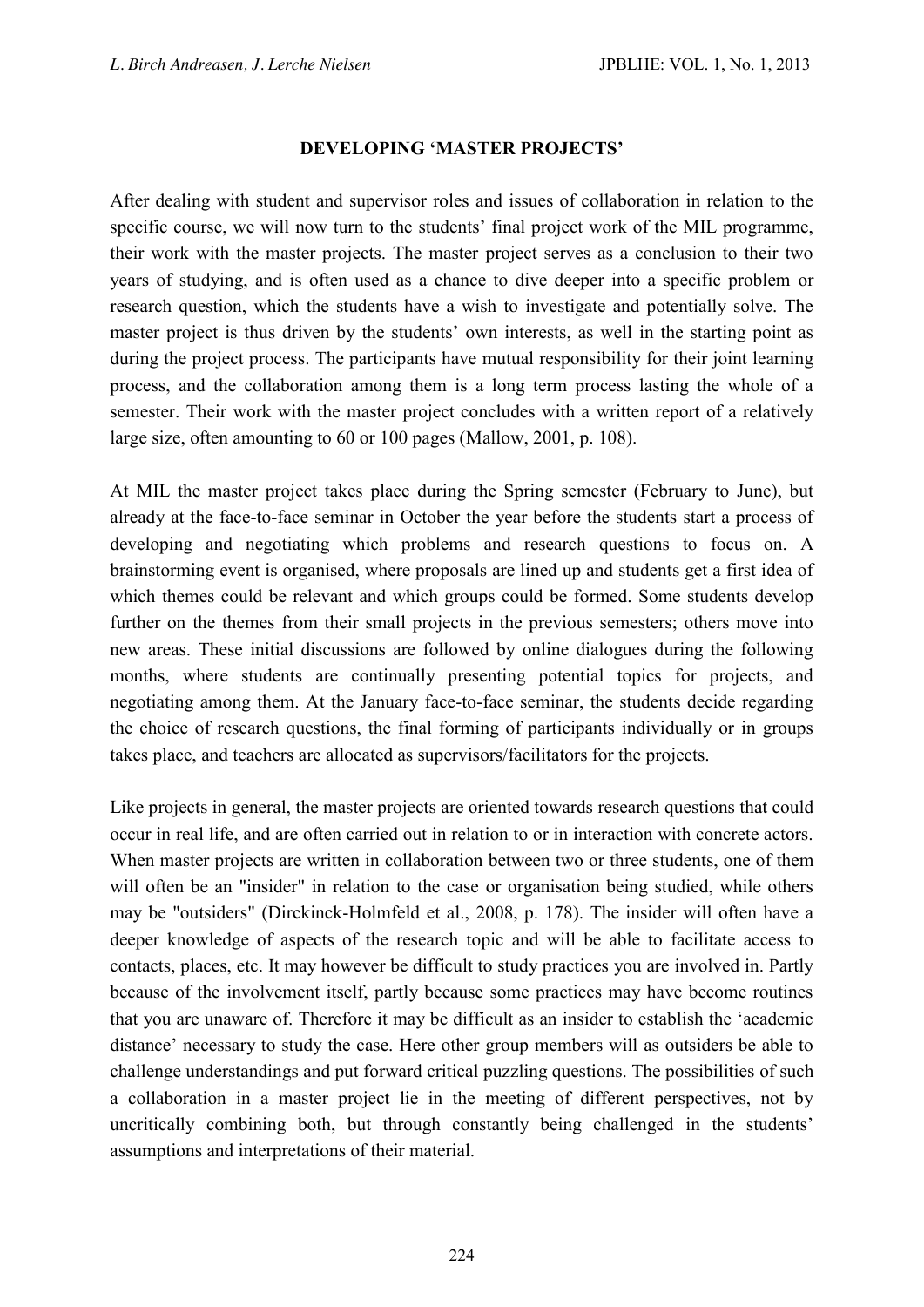# **CONCLUSIONS**

We have presented and discussed four dimensions of a contemporary problem- and projectbased learning approach. First, the focus on problems, which gives students an opportunity to explore problems through working with practical cases, often based in real-life. In the original PBL tradition the teacher has the responsibility of finding and presenting the problems to be dealt with. Working with problems are motivating for students, who are able to develop creativity and problem solving skills.

Secondly, project work was framed through going back to Kilpatrick's pioneer work in relation to the project method. Here focus is on students' own responsibility for developing and directing their meaningful work, and in this way gain motivation through a feeling of ownership and engagement.

Thirdly, we stressed collaboration and online work, since networked collaboration provides opportunities for students in flexible ways to connect to fellow students, interact with teachers and use varied forms of advanced technologies as learning resources. Collaboration through networked devices and the ability to engage in dialogues adds new dimensions to problemand project-based learning.

Fourthly, a dialogic approach was pointed out, emphasizing that focusing on dialogue does not necessarily mean that creative learning environments should be established by fostering harmony and consensus. Rather, differences, variations of voices and viewpoints - even certain kinds of conflicts and tensions and the dialogues that they cause - may pave the way for learning and development.

We highlighted especially the history of problem- and project-based pedagogy in Denmark and the centrality of students' own responsibility of formulating the research questions to investigate. The roles of teachers as supervisors are to interchangeably apply different positions as lecturers, facilitators, and social mediators. For students to act and learn in complex knowledge-based societies, they need to reflect on their knowledge in relation to new situations that develop. Challenges are to organise their shared study processes, engage in dialogues, negotiate and find solutions to complex matters, as demonstrated through the examples from the MIL programme.

To work with projects is not always easy for students, but is something that has to be learned and practiced. In the beginning methodological aspects will be prominent, but eventually as students become more familiar with the method, the academic side will come sharper into focus. As discussed, participants in problem- and project-based learning processes may at times experience frustrations and collaborative work can be filled with tensions. On the one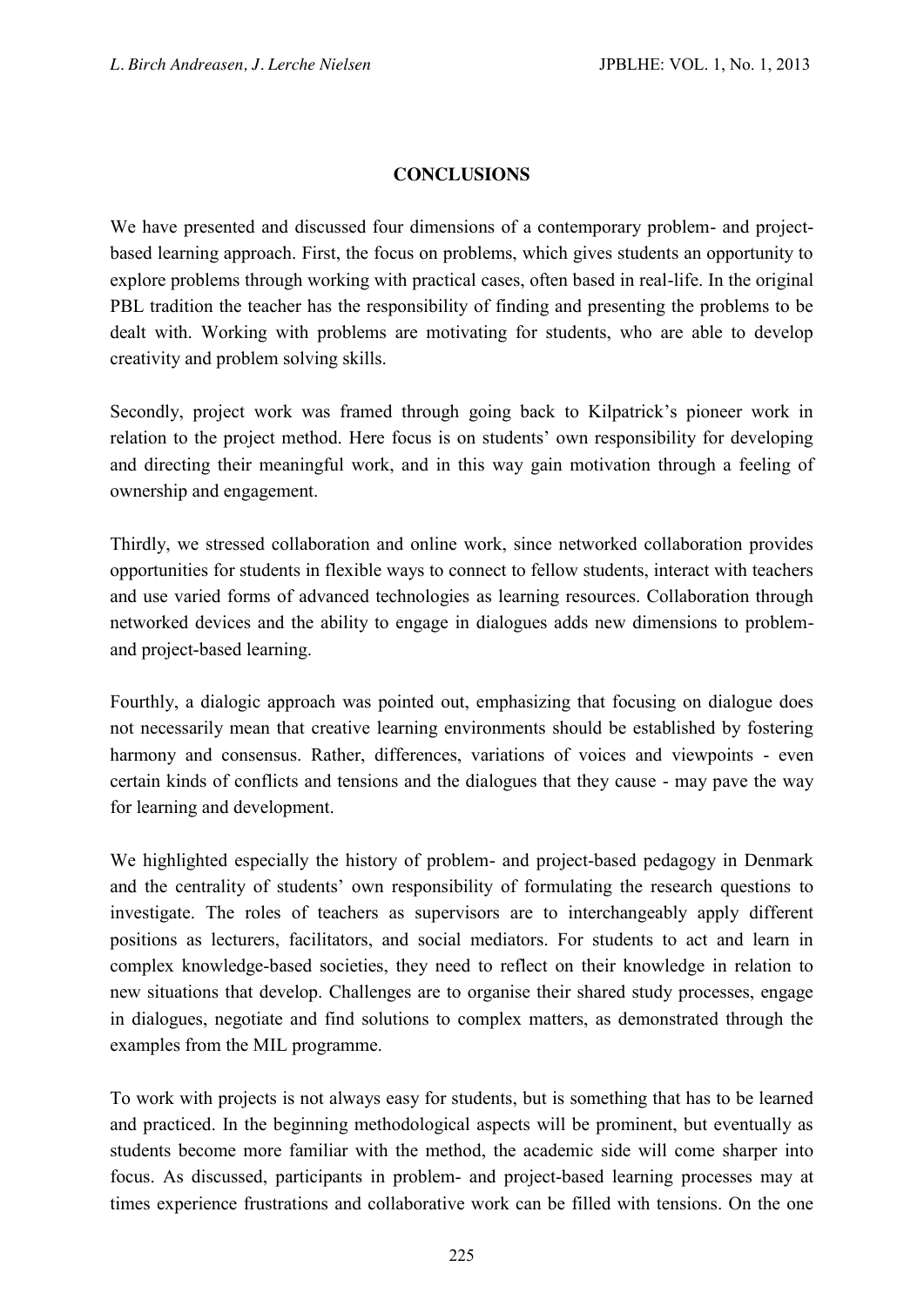hand authentic-learning can be the result of such situations, but on the other hand the obstacles should not be too high in order for students to handle the situations.

A critique raised in relation to problem- and project-based learning is that while students may achieve a fairly broad and methodologically oriented competence and may also be highly competent within the specific areas, on which they have focused in their projects, a worry is that they might lack a more general academic knowledge, i.e. the accumulated canon of established theories within their field. However, as Barrett and Moore argued, graduates from problem- and project-based learning institutions acquire competences that enable them to cope with real-life problems, get acquainted with new topics and help finding innovative ways of solving complex challenges and tasks.

#### **References**

- Andreasen, L. B. & Nielsen, J. L. (2013). Educational Designs Supporting Student Engagement through Networked Project Studies. In: L. Wankel & P. Blesinger (Eds.), *Increasing Student Engagement and Retention using Mobile Applications: Smartphones, Skype and Texting Technologies*. (Cutting-Edge Technologies in Higher Education, vol. 6D). (pp. 19-46). Bingley, UK: Emerald Publishing Group.
- Bakhtin, M. (1986). *Speech genres and other late essays*. Austin: University of Texas Press.
- Banks, S., Goodyear, P., Hodgson, V. & McConnell, D. (2003). Introduction to the Special Issue on Advances in Research on Networked Learning. *Instructional Science (31)*1.
- Barrett, T. & Moore, S. (2011). *New approaches to problem-based learning: Revitalizing your practice in higher education*. New York: Routledge.
- Barron, B. J. S., Schwartz, D. L., Vye, N. J., Moore, A., Petrosino, A., Zech, L., Bransford, J. D., The Cognition and Technology Group at Vanderbilt. (1998). Doing with Understanding: Lessons from Research on Problem- and Project-Based Learning. *The Journal of the Learning Sciences, 7*(3/4), 271-311.
- Burwell, D. (2010). Authorship and community: A Bakhtinian analysis of web 2.0 communication among pre-service student teachers. In: *Proceedings of INTED2010 Conference*, March 2010, Valencia, Spain, pp. 5090-5101.
- Dahl, P. N. (2008). Studenter-afstemt vejledning og kommunikation ["Student-tailored Supervision and Communication"]. In: L. Krogh, J.B. Olsen & P. Rasmussen (Eds.), *Projektpædagogik – Perspektiver fra Aalborg Universitet ["Project Pedagogy - Experiences from Aalborg University"]* (pp. 89-106). Aalborg: Aalborg University Press.
- de Graaff, E. & Kolmos, A. (2003). Characteristics of Problem-Based Learning. *International Journal of Engineering Education, 19*(5), 657-662.

Dewey, J. (1963 [1938]). *Experience and Education*. New York: Collier Books.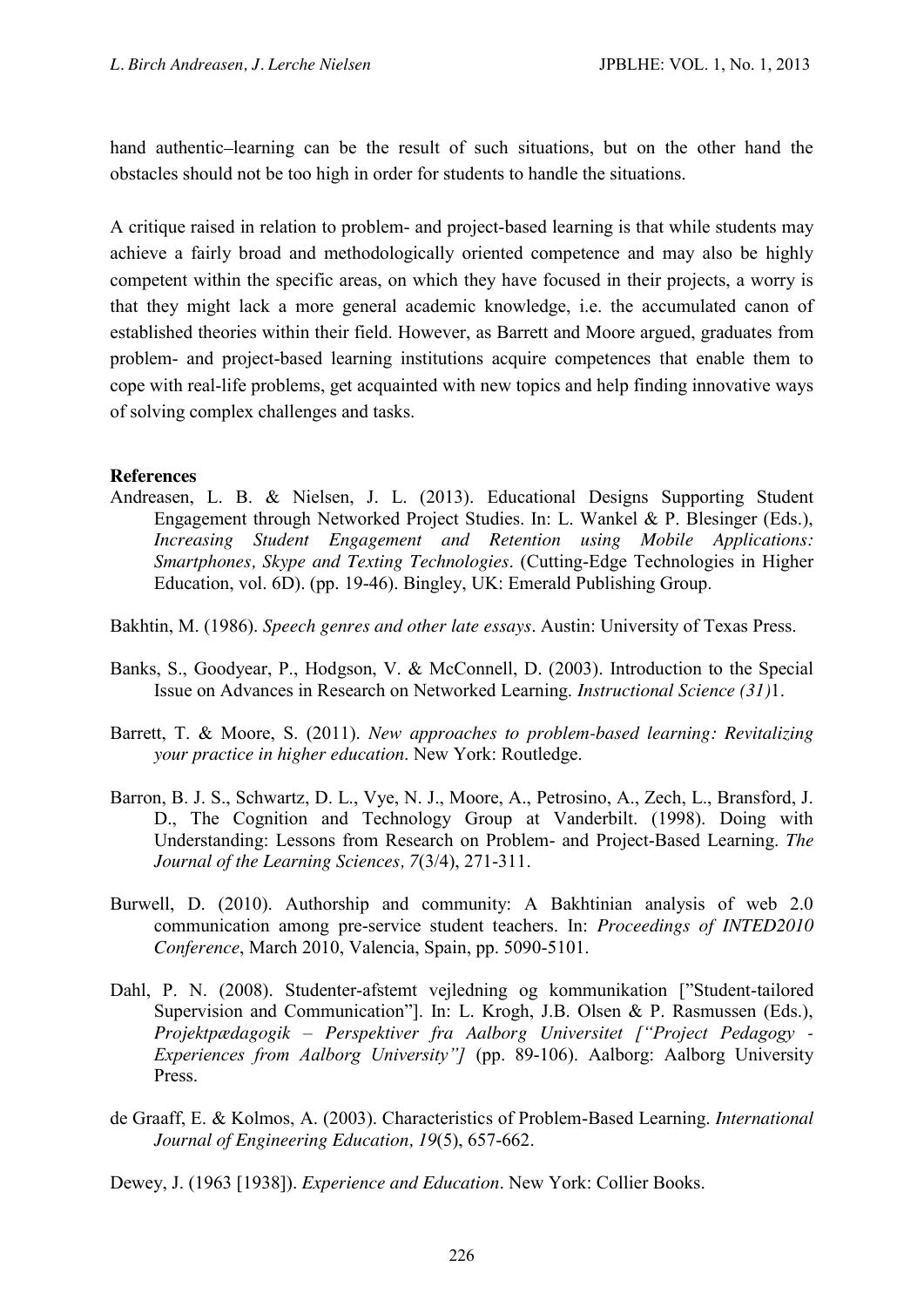- Dirckinck-Holmfeld, L. (1996). Post-Industrialised Distance Learning: New Demands New Models - New Tools. In H. S. Olesen & P. Rasmussen (Eds.), *Theoretical Issues in Adult Education: Danish Research and Experiences* (pp. 121-134). Roskilde: Roskilde University Press.
- Dirckinck-Holmfeld, L. (2002). Designing Virtual Learning Environments Based on Problem Oriented Project Pedagogy. In: L. Dirckinck-Holmfeld & B. Fibiger (Eds.), *Learning in Virtual Environments* (pp. 55-79). Frederiksberg: Samfundslitteratur.
- Dirckinck-Holmfeld, L., Iversen, T., Konnerup, U., Lindemann, M. Oksbjerre, S., Pihler, T., Riis, M., Schmidt, D. S. (2008). Når specialer gør en forskel – om kollaborative arbejdsformer i virtuelle læremiljøer ["When theses make a difference - studying collaboratively in virtual learning environments"]. In: Andreasen, L. B., Meyer, B. & Rattleff, P. (Eds.). *Digitale medier og didaktisk design ["Digital Media and Educational Design"]*, pp. 169 - 191. Copenhagen: Danish University of Education Press.
- Dirckinck-Holmfeld, L. & Jones, C. (2009). Issues and Concepts in Networked Learning Analysis and the Future of Networked Learning. In: L. Dirckinck-Holmfeld, C. Jones & B. Lindström (Eds.), *Analysing Networked Learning Practices in Higher Education and Continuing Professional Development* (pp. 259-285). Rotterdam: Sense Publishers.
- Engeström, Y. (1987). *Learning by expanding: An activity-theoretical approach to developmental research*. Helsinki: Orienta-Kunsultit.
- Fibiger, B., Nielsen, J., Riis, M., Sorensen, E. K., Danielsen, O., & Sørensen, B. H. (2004). Master in ICT and learning – Project pedagogy and collaboration in virtual e-learning. In D. Remeney (Ed.), *Proceedings from 3rd European Conference on e-Learning* (pp. 87-92). Reading: Academic Conferences.
- Griffin, P. & Cole, M. (1984). Current activity for the future: The Zo-ped. In: B. Rogoff & J. V. Wertsch (Eds.), *Children's learning in the 'zone of proximal development'.* San Francisco: Jossey-Bass.
- Illeris, K. (1999). Project work in university studies: Background and current issues. In: H. S. Olesen & J. H. Jensen (Eds.), *Project studies – A late modern university reform?* (pp. 25-32). Frederiksberg: Roskilde University Press.
- Illeris, K. (2004). *The Three Dimensions of Learning. Contemporary learning theory in the tension field between the cognitive, the emotional and the social* (2nd ed.). Frederiksberg: Roskilde University Press & Leicester: Niace Publications.
- Kahiigi, E. K., Ekenberg, L., Hansson, H., Tusubira, F. F., & Danielson, M. (2008). Exploring the e-Learning State of Art. *Electronic Journal of e-Learning, 6*(2), 77-88. Located 31 Oct 2012 at [http://www.ejel.org/issue/download.html?idArticle=67.](http://www.ejel.org/issue/download.html?idArticle=67)

Kilpatrick, W. H. (1918). The Project Method. *Teachers College Record, 19*(4), 319-335.

Kolmos, A., Fink, F., & Krogh, L. (Eds.). (2004). *The Aalborg PBL model – Progress, diversity and challenges*. Aalborg: Aalborg University Press.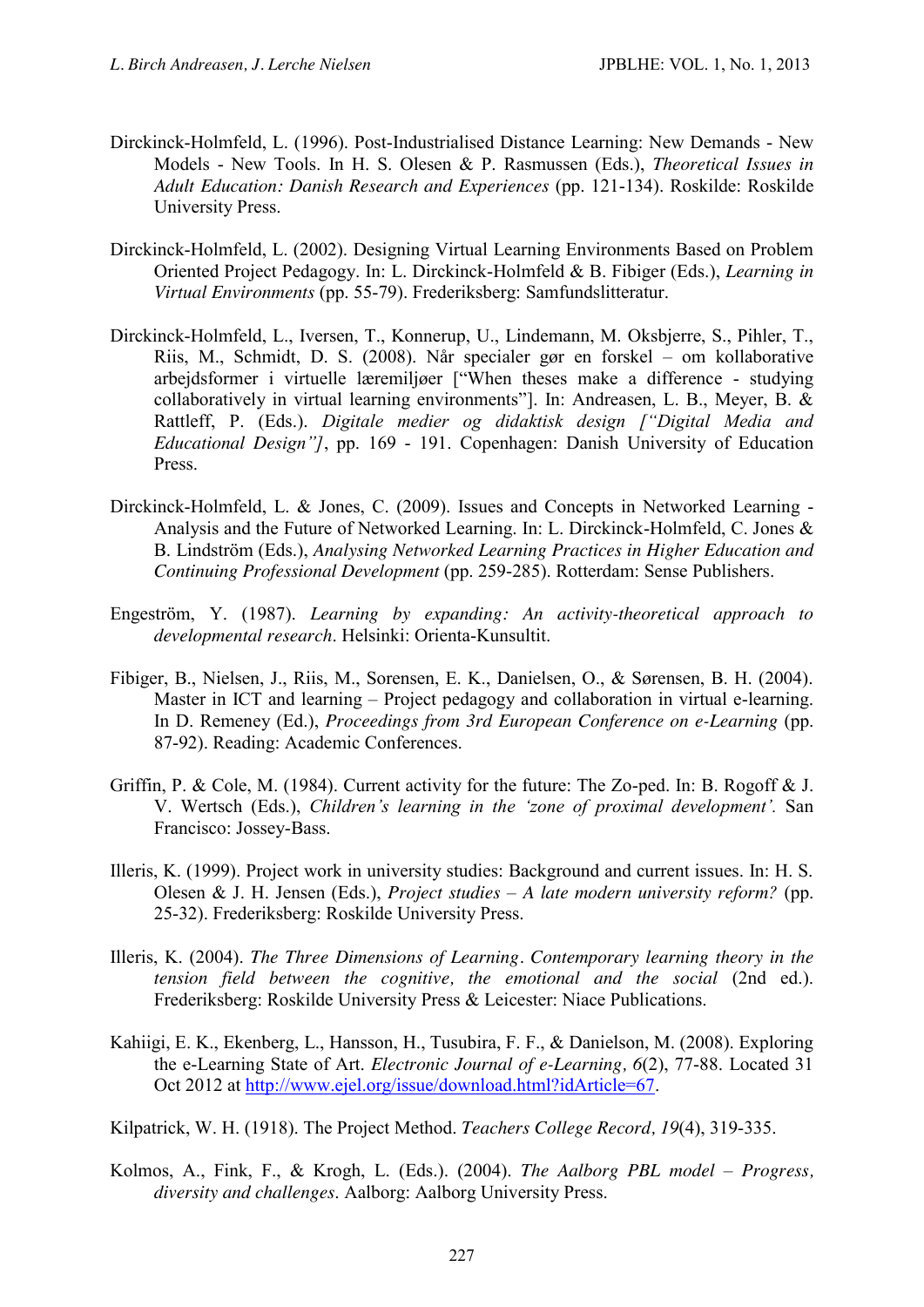- Koschmann, T. (Ed.). (1996). *CSCL: Theory and practice of an emerging paradigm*. Hillsdale, NJ: Lawrence Erlbaum.
- Koschmann, T. (2002). Dewey's contribution to the foundations of CSCL research. In: G. Stahl (Ed.), *Computer support for collaborative learning: Foundations for a CSCL community: Proceedings of CSCL 2002* (pp. 17-22). Boulder, CO: Lawrence Erlbaum Associates.
- Krogh, L. & Rasmussen, J. G. (2004). Employability and problem-based learning in projectorganized settings at universities. In: A. Kolmos, F. Fink, & L. Krogh (Eds.), *The Aalborg PBL model – Progress, diversity and challenges* (pp. 37-56). Aalborg: Aalborg University Press.
- Lewin, K. (1948). *Resolving social conflicts: selected papers on group dynamics.* (G. W. Lewin, Ed.). New York: Harper & Row.
- Lewin, K. (1951). *Field Theory in Social Sciences.* New York: Harper and Row.
- Mahiri, J. (2004). New teachers for new times. The dialogical principle in teaching and learning electronically. In: A. F. Ball & S. W. Freedman (Eds.), *Bakhtinian perspectives on language, literacy, and learning* (pp. 213-231). Cambridge, UK: Cambridge University Press.
- Mallow, J. V. (2001). Student group project work: A pioneering experiment in interactive engagement. *Journal of Science Education and Technology, 10*(2), 105-113.
- Negt, O. (1975 [1968]). *Sociologisk fantasi og eksemplarisk indlæring ["Sociological Imagination and Exemplary Learning"].* Roskilde: RUC Forlag.
- Negt, O. & Kluge A. (1993 [1972]): *Public sphere and experience.* Minneapolis: University of Minnesota Press.
- Nielsen, J. L. & Webb, T. W. (1999). Project Work at the new reform University of Roskilde - Different Interpretations? In: Olesen, H. S., & Jensen, J. H. (Eds.), *Project studies – A late modern university reform?* (pp.25-32). Frederiksberg: Roskilde University Press.
- Nielsen, J. L. (2002). The Implementation of Information and Communication Technology in Project Organized Studies. In: L. Dirckinck-Holmfeld & B. Fibiger (Eds.), *Learning in Virtual Environments* (pp. 55-79). Frederiksberg: Samfundslitteratur.
- Nielsen, J. L. & Danielsen, O. (2012). Problem-oriented project studies: The role of the teacher as supervisor for the study group in its learning processes. In L. Dirckinck-Holmfeld, V. Hodgson & D. McConnell (Eds.), *Exploring the theory, pedagogy and practice of networked learning* (pp. 257-272). New York: Springer.
- Olesen, H. S., & Jensen, J. H. (Eds.) (1999). *Project studies – A late modern university reform?* Frederiksberg: Roskilde University Press.